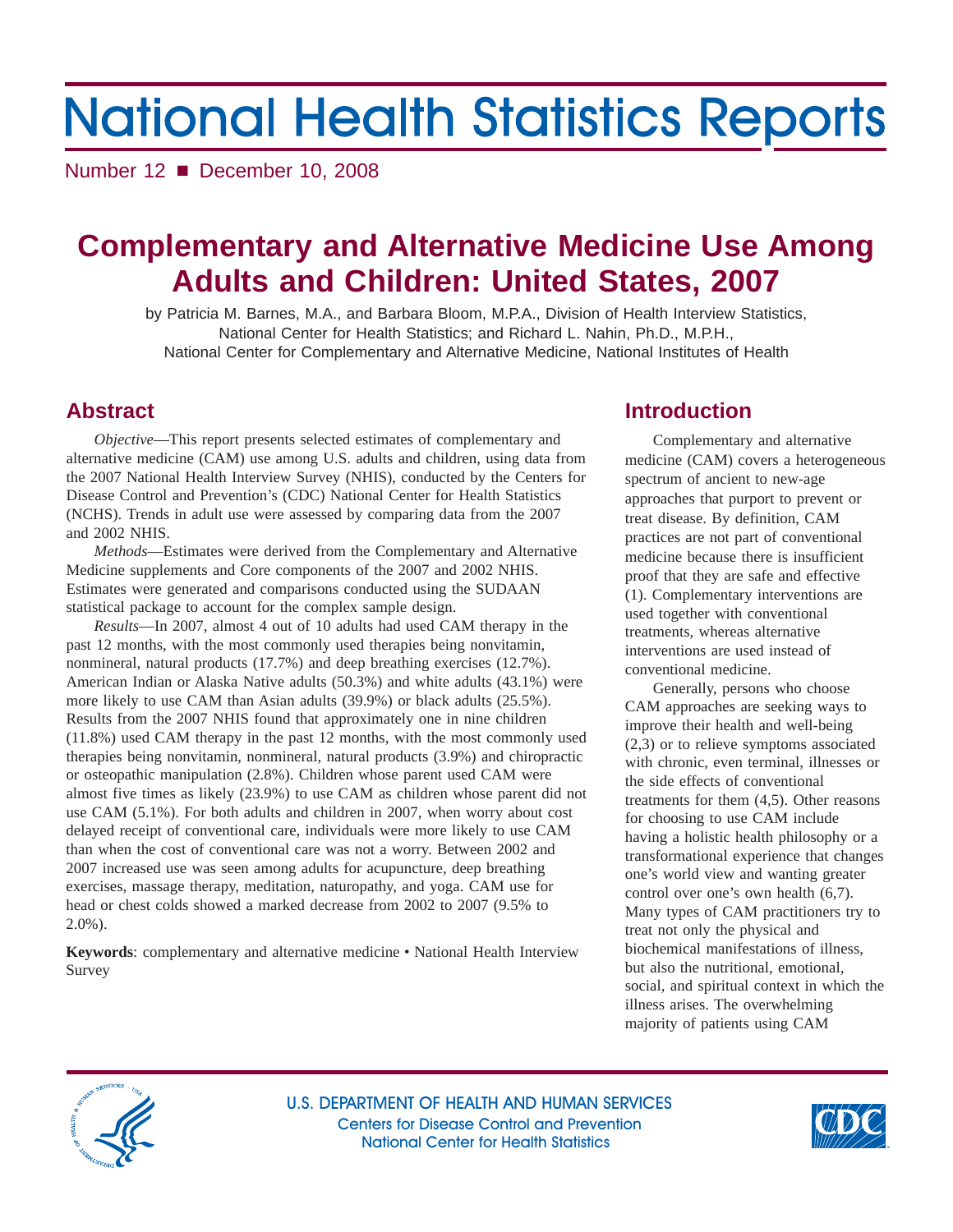approaches do so to complement conventional care rather than as an alternative to conventional care (6,8).

According to the 2002 National Health Interview Survey (NHIS), one-third of adults used some form of CAM (9). Commonly used CAM therapies included nonvitamin, nonmineral, natural products; deep breathing exercises; meditation; chiropractic care; yoga; massage; and diet-based therapies (9). CAM was most often used to treat back pain or back problems, head or chest colds, neck pain or neck problems, joint pain or stiffness, and anxiety or depression. Although less prevalent, strong associations were still seen for individuals using CAM approaches to treat or provide symptom relief for cancer, cardiovascular diseases, and lung diseases (10,11). CAM use was more prevalent among women, among adults who had higher educational attainment or who engaged in leisuretime physical activity, as well as among adults who had one or more existing health conditions or who made frequent medical visits in the prior year (12,13).

This report is based on CAM supplements that were administered as part of the Sample Adult and Sample Child questionnaires of the 2007 NHIS, as well as a supplement that was part of the Sample Adult questionnaire of the 2002 NHIS. Due to expanded questions for adults and the inclusion of questions for children, data from the 2007 NHIS should provide additional detail about CAM use by adults, as well as providing the first national data on CAM use by children aged 0–17 years. In particular, this report examines the relationship of CAM use and demographic and health behaviors among groups not previously studied in detail, including racial and ethnic groups and children. In addition, the report provides an update on who uses CAM and the therapies used by examining changes in adult use between 2002 and 2007. Subsequent reports will examine the costs of CAM use and the reasons individuals choose to use, or not use, CAM.

### **Methods**

### **Data source**

The statistics shown in this report are based on data from the Adult and Child Complementary and Alternative Medicine supplements, the Sample Adult and Sample Child Core, and the Family Core components of the 2007 NHIS, as well as the Adult Complementary and Alternative Medicine supplement, the Sample Adult Core, and the Family Core components of the 2002 NHIS (14). The NHIS is in the field continuously, conducted by the Centers for Disease Control and Prevention's National Center for Health Statistics. It is a survey of a nationally representative sample of the civilian noninstitutionalized household population of the United States. Basic health and demographic information are collected on all household members. All adult members of the household who are home at the time of the interview are invited to participate and respond for themselves. Proxy responses are accepted for adults not present at the time of the interview but are mandatory for children. Additional or supplemental information, such as the CAM, is collected on one randomly selected adult aged 18 years or over (the ''sample adult'') and one randomly selected child aged 0–17 years (the ''sample child'') in each family. Information on the sample adult is self-reported except in rare cases when the sample adult is physically or mentally incapable of responding, and information on the sample child is collected from an adult who is knowledgeable about the child's health, usually a parent.

The 2007 Complementary and Alternative Medicine supplement included questions on 36 types of CAM therapies used in the United States [\(Table](#page-9-0) 1). These therapies included 10 types of provider-based CAM therapies (e.g., acupuncture, chiropractic and osteopathic manipulation, traditional healers), as well as 26 other CAM therapies for which the services of a provider are not necessary (e.g.,

nonvitamin, nonmineral, natural products; special diets; movement therapies). A list and descriptions of the 36 CAM therapies included in the 2007 NHIS are found in the ''Technical Notes'' following this report. Using the classification system employed by the National Center for Complementary and Alternative Medicine (NCCAM), the 36 CAM therapies were grouped into five broad categories for analytical purposes: Alternative medical systems; Biologically based therapies; Manipulative and body-based therapies; Mind-body therapies; and Energy healing therapies. Following the taxonomy of unconventional health care proposed by Kaptchuk and Eisenberg (15), folk medicine practices (e.g., covering a wart with a penny then burying the penny, treating a cold with chicken soup) and religious (faith) healing (e.g., praying for one's own health, or having others pray for one's health) are not included in the definition of CAM used in this report. Inclusion and development of the 2007 supplement was supported by seven Institutes, Centers, or Offices of the National Institutes of Health: NCCAM; National Heart, Lung, and Blood Institute; National Institute of Allergy and Infectious Diseases; National Institute of Mental Health; National Institute of Child Health and Human Development; Office of Dietary Supplements; and Office of Behavioral and Social Science Research.

The 2007 NHIS CAM supplement varied in several ways from the 2002 NHIS CAM supplement. In order to more accurately record use of CAM in the United States, the 2007 NHIS expanded the number of CAM therapies to 36 from the 27 used in the 2002 survey; in particular, sections were added on traditional healers (e.g., Curandero, Hierbero, Sobador, etc.) and on movement therapies (e.g., Alexander technique, Feldenkreis method, Trager Psychophysical Integration). The 2007 survey also expanded the number of diseases treated with CAM to 81 from the 73 used in 2002. The section on nonvitamin, nonmineral, natural products in 2007 was substantially changed from that used in 2002 in two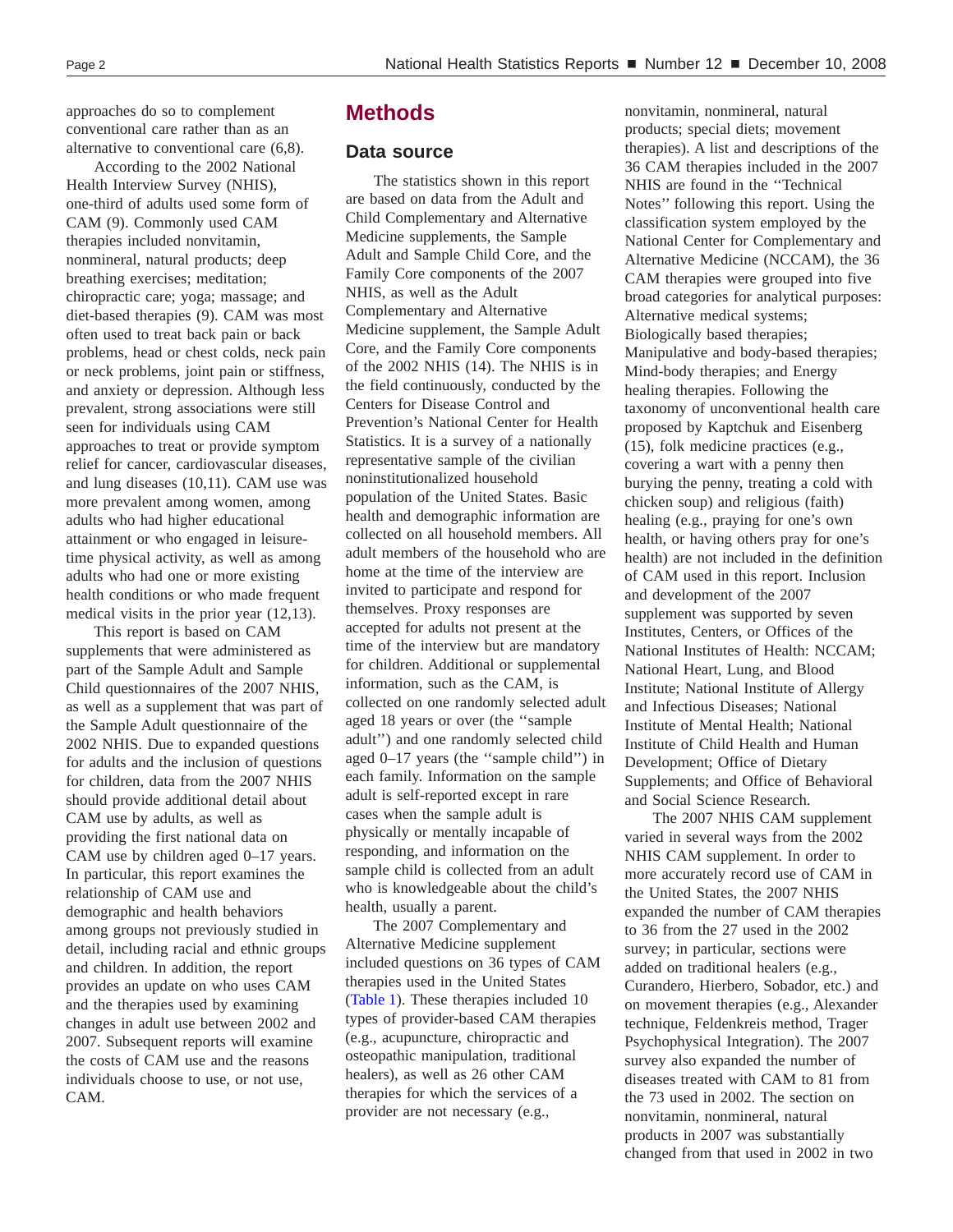ways: First, the list of products was expanded from 35 in 2002 to 45 in 2007. Second, the reference period for use of these products was reduced from 12 months in 2002 to 30 days in 2007. Finally, the 2007 survey included questions on the prevalence of CAM use by children and the diseases or conditions being treated.

There were several reasons for the above changes. First, after publication of the 2002 NHIS data (9), NCCAM received suggestions from the community for additional therapies to be added. Second, a number of nonvitamin, nonmineral, natural products became commonly available after the 2002 CAM supplement was designed. Third, the reference period for nonvitamin, nonmineral, natural products was shortened from 12 months to 30 days to be more congruent with other national surveys of dietary supplement use, such as the National Health and Nutrition Examination Survey. Finally, pilot testing of the 2007 CAM supplement led to some questions in the 2002 survey being dropped or subsumed into other questions.

### **Statistical analysis**

In 2007, NHIS interviews were completed in 29,266 households, which yielded 75,764 persons in 29,915 families and a household response rate of 87.1% This report is based on data from 23,393 completed interviews with sample adults aged 18 years and over and 9,417 completed interviews for sample children aged 0–17 years. The final 2007 sample adult and sample child response rates were 67.8% and 76.5%, respectively. In 2002, NHIS interviews were completed in 36,161 households, which yielded 93,386 persons in 36,831 families and a household response rate of 89.6%. This report is also based on 2002 data from 31,044 completed interviews with sample adults aged 18 years and over. The final 2002 sample adult response rate was 74.3%. Procedures used in calculating response rates are described in detail in Appendix I of the Survey Description Document of the NHIS data files (16).

All estimates and associated standard errors shown in this report were generated using SUDAAN, a software package designed to account for a complex sample design such as that of the NHIS (17). All estimates for adults were weighted, using the sample adult record weight, to represent the U.S. civilian noninstitutionalized population aged 18 years and over. All estimates for children were weighted, using the sample child record weight, to represent the U.S. civilian noninstitutionalized population aged  $0-17$  years.

In tables shown in this report, estimates with a relative standard error of more than 30% but less than or equal to 50% are identified with an asterisk (\*), indicating they are statistically unstable due to small sample size. Estimates with a relative standard error of greater than 50% are indicated with a dagger (†) and are not shown.

Most estimates presented in this report were age adjusted using the projected 2000 U.S. population as the standard population (18,19). Age adjustment was used to allow comparison of various sociodemographic subgroups that have different age distributions (see [''Technical](#page-17-0) Notes''). Estimates were compared using two-tailed significance tests at the 0.05 level. No adjustments were made for multiple comparisons. Terms such as *greater than* and *less than* indicate a statistically significant difference. Terms such as *similar* or *no difference* indicate that the statistics being compared were not significantly different. Lack of comment regarding the difference between any two statistics does not mean that the difference was tested and found to be not significant.

### **Strengths and limitations of the data**

A major strength of the CAM data in the NHIS is that they were collected for a nationally representative sample of U.S. adults and children, allowing estimation of CAM use for a wide variety of population subgroups. The large sample size also facilitates investigation of the association between

CAM and a wide range of other self-reported health characteristics included in the NHIS, such as health behaviors, chronic health conditions, injury and poisoning episodes, access to medical care, and health insurance coverage. The sample sizes for both the 2007 and the 2002 NHIS allow for detailed analysis of CAM use among Hispanic subpopulations, but not among subpopulations of Asians and other minority groups with smaller populations.

The NHIS questions have several limitations. First, they are dependent on respondents' memory or their willingness to report use accurately. Second, the collection of survey data at a single point in time results in an inability to produce consecutive annual prevalence estimates; and it reduces the ability to produce reliable prevalence estimates for small population subgroups, as this would require a larger sample or more than 1 year of data. Third, CAM use among children might be higher than our results indicate, especially among adolescents who may not reveal their CAM use to parents or other household adults. Finally, there is a difference in the reference periods for use of nonvitamin, nonmineral, natural products in 2002 (12 months) and 2007 (30 days). Generally, shorter reference periods result in better recall and better data.

### **Results**

### **Use of complementary and alternative medicine in past 12 months—adults [\(Table](#page-9-0) 1)**

- In 2007, the CAM therapies most commonly used by U.S. adults in the past 12 months were nonvitamin, nonmineral, natural products (17.7%), deep breathing exercises (12.7%), meditation (9.4%), chiropractic or osteopathic manipulation (8.6%), massage (8.3%), and yoga (6.1%).
- Among U.S. adults, the use of some mind body therapies increased between 2002 and 2007. Specific mind body therapies showing increased use included: deep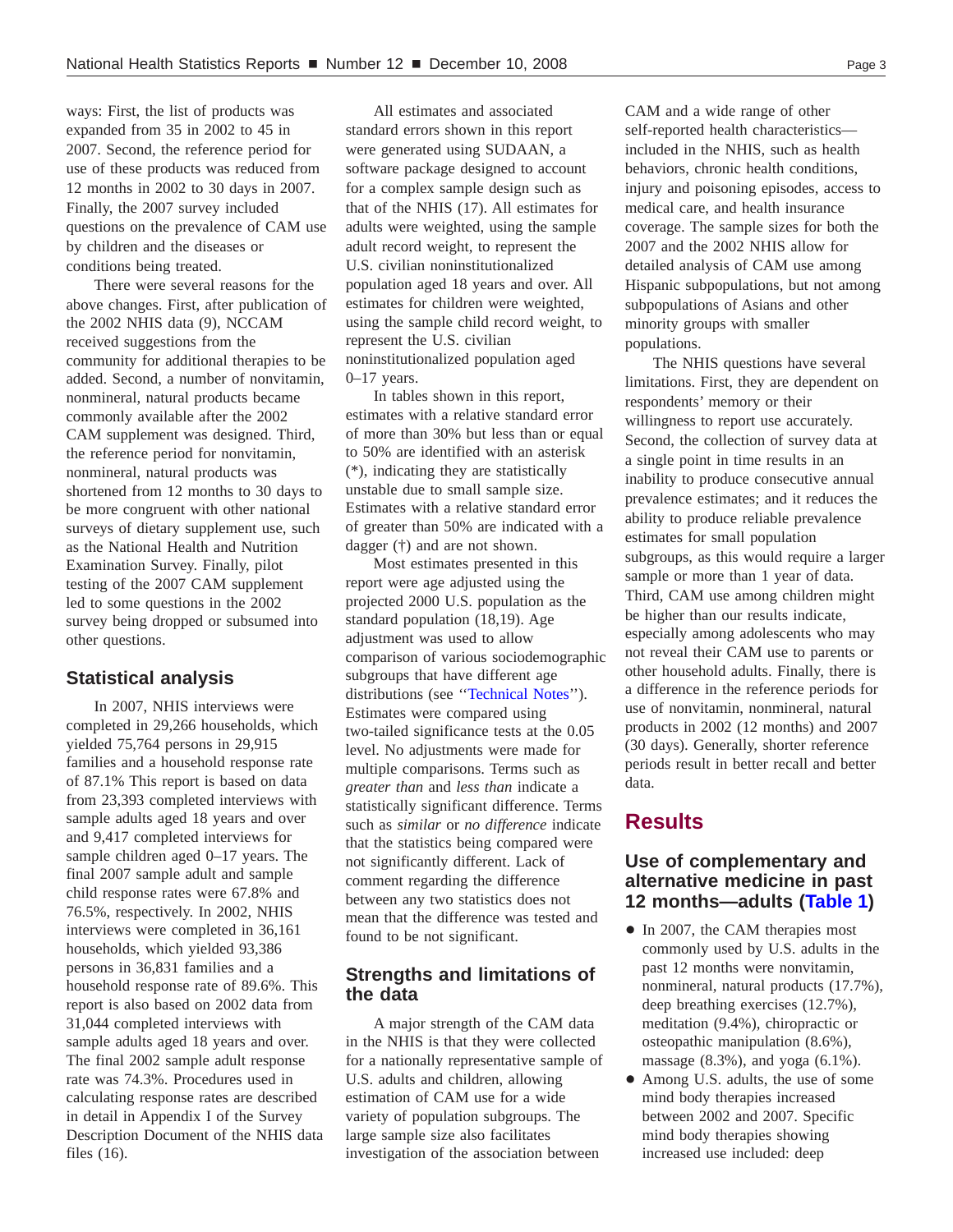breathing exercises, meditation, and yoga.

- Between 2002 and 2007, increased use was also seen for acupuncture, massage therapy, and naturopathy.
- $\bullet$  Between 2002 and 2007, there was a significant decrease in the use of the Atkins diet.

### **Use of complementary and alternative medicine children [\(Table](#page-10-0) 2)**

- In 2007, the CAM therapies most commonly used by U.S. children in the past 12 months were nonvitamin, nonmineral, natural products (3.9%), chiropractic or osteopathic manipulation (2.8%), deep breathing exercises (2.2%), yoga (2.1%), and homeopathic treatment  $(1.3\%)$ .
- Children whose parent used CAM therapy were about twice as likely as all U.S. children to have used nonvitamin, nonmineral, natural products (9.2% and 3.9%), chiropractic or osteopathic manipulation (5.7% and 2.8%), deep breathing exercises (5.4% and 2.2%), yoga (4.7% and 2.1%), and homeopathic treatment (2.8% and 1.3%) in the past 12 months.

### **Use of selected nonvitamin, nonmineral, natural products—adults [\(Table](#page-11-0) 3)**

• In 2007, the most commonly used nonvitamin, nonmineral, natural products used by adults for health reasons in the past 30 days were fish oil or omega 3 or DHA (37.4%), glucosamine (19.9%), echinacea (19.8%), flaxseed oil or pills (15.9%), and ginseng (14.1%).

### **Use of selected nonvitamin, nonmineral, natural products—children [\(Table](#page-11-0) 4)**

• In 2007, the most commonly used nonvitamin, nonmineral, natural products used by children for health reasons in the past 30 days were echinacea (37.2%), fish oil or omega 3 or DHA (30.5%), combination herb pill (17.9%), and flaxseed oil or pills (16.7%).

### **Medical conditions treated with CAM—adults [\(Table](#page-12-0) 5 and Figures 1 and [2\)](#page-4-0)**

- In 2007, adults used CAM most often to treat a variety of musculoskeletal problems—including back pain or problems (17.1%), neck pain or problems (5.9%), joint pain or stiffness or other joint condition (5.2%), arthritis (3.5%), and other musculoskeletal conditions (1.8%) [\(Table](#page-12-0) 5).
- The prevalence of CAM use for back pain or problems, neck pain or problems, joint pain or stiffness, and arthritis and fibromyalgia is relatively unchanged since 2002 (Figure 1).
- The use of CAM therapies for head or chest colds showed a marked decrease from 2002 to 2007 (9.5% to 2.0%) [\(Figure](#page-4-0) 2). A smaller decrease in use was seen for stomach or intestinal illness [\(Figure](#page-4-0) 2).
- A small increase in CAM use was seen for treating cholesterol problems [\(Figure](#page-4-0) 3).

### **Medical conditions treated with CAM—children [\(Table](#page-12-0) 6)**

 $\bullet$  In 2007, among children who used CAM in the past 12 months, CAM therapies were used most often for back or neck pain (6.7%), head or chest colds (6.6%), anxiety or stress (4.8%), other musculoskeletal problems (4.2%), and ADHD/ADD (2.5%).

### **Use of CAM by selected characteristics—adults [\(Table](#page-13-0) 7)**

- $\bullet$  In 2007, almost 4 out of 10 adults (38.3%) had used some type of CAM in the past 12 months.
- $\bullet$  Consistent with results from the 2002 NHIS, in 2007 CAM use was more prevalent among women, adults aged 30–69, adults with higher levels of education, adults who were not poor, adults living in the West, former smokers, and adults who were hospitalized in the last year.
- For adults younger than 65 years of age, in 2002 and 2007, those with private health insurance were more likely than those with public health insurance or uninsured adults



interviews of a sample of the civilian noninstitutionalized population.

**Figure 1. Percentage of adults 18 years of age and over who used complementary and alternative medicine during the past 12 months to treat selected musculoskeletal diseases and conditions, by year: United States, 2002 and 2007**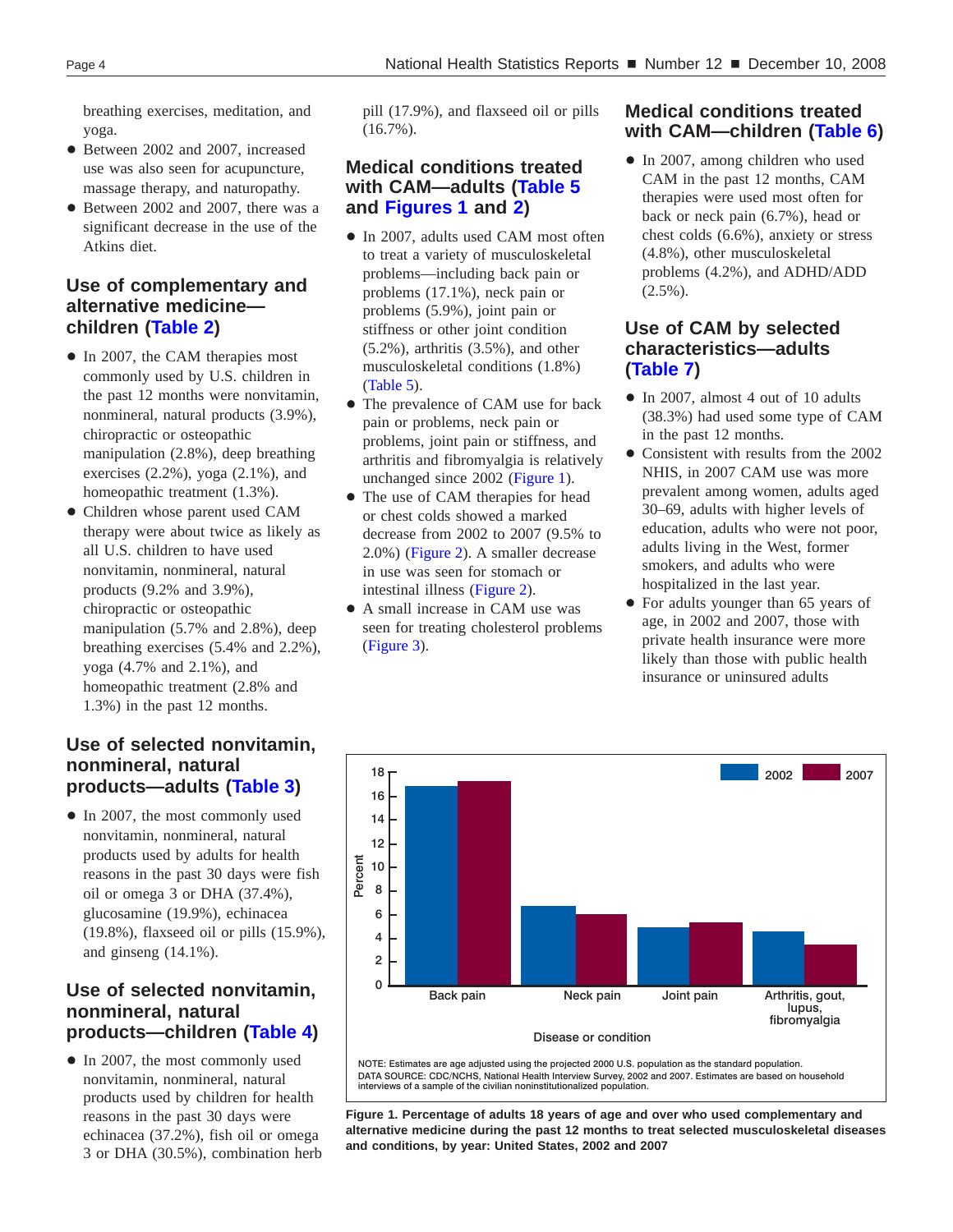<span id="page-4-0"></span>

DATA SOURCE: CDC/NCHS, National Health Interview Survey, 2002 and 2007. Estimates are based on household interviews of a sample of the civilian noninstitutionalized population.





NOTES: CAM is complementary and alternative medicine. Estimates are age adjusted using the projected 2000 U.S. population as the standard population. DATA SOURCE: CDC/NCHS, National Health Interview Survey, 2007. Estimates are based on household interviews of a<br>sample of the civilian noninstitutionalized population.

**Figure 3. Percentage of children under 18 years of age who used complementary and alternative medicine during the past 12 months, by complementary and alternative medicine use by parent or other relative respondent: United States, 2007**

to use biologically based therapies and manipulative and body-based therapies. Those with private insurance were also more likely to use mind-body therapies in 2007, a result not found in 2002.

 $\bullet$  In 2007, but not 2002, adults younger than 65 years of age with public

health insurance (2.6%) were less likely to use alternative medical systems than uninsured adults (4.0%) or adults with private health insurance (3.9%).

- Similar to 2002, in 2007, CAM usage was positively associated with number of health conditions and number of doctor visits in the past 12 months; however, about one-fifth of adults with no health conditions and one-quarter of adults with no doctor visits in the past 12 months used CAM therapies.
- $\bullet$  In both 2002 and 2007, when worry about cost delayed the receipt of conventional medical care, adults were more likely to use CAM than when the cost of conventional care was not a worry.
- $\bullet$  In both 2002 and 2007, when unable to afford conventional medical care, adults were more likely to use CAM than when the cost of conventional care was affordable.
- Among Hispanic subpopulations in 2007, Mexican adults (18.2%) were less likely than Puerto Rican (29.7%), Mexican American (27.4%), Dominican (28.2%), and Central or South American (23.4%) adults to use CAM therapies.
- Puerto Rican and Mexican-American adults were more likely than Mexican adults to use biologically based therapies or manipulative and body-based therapies in 2007.

### **Use of CAM by selected characteristics—children [\(Table](#page-15-0) 8 and Figure 3)**

- In 2007, approximately one in nine children (11.8%) used some type of CAM therapy during the past 12 months [\(Table](#page-15-0) 8).
- Children were more likely to have used biologically based therapies (4.7%), mind-body therapies (4.3%), or manipulative and body-based therapies (3.7%) than alternative medical systems (2.6%) or energy therapies (0.2%) [\(Table](#page-15-0) 8).
- Girls were no more likely than boys to use some type of CAM therapy. However, girls (4.9%) were more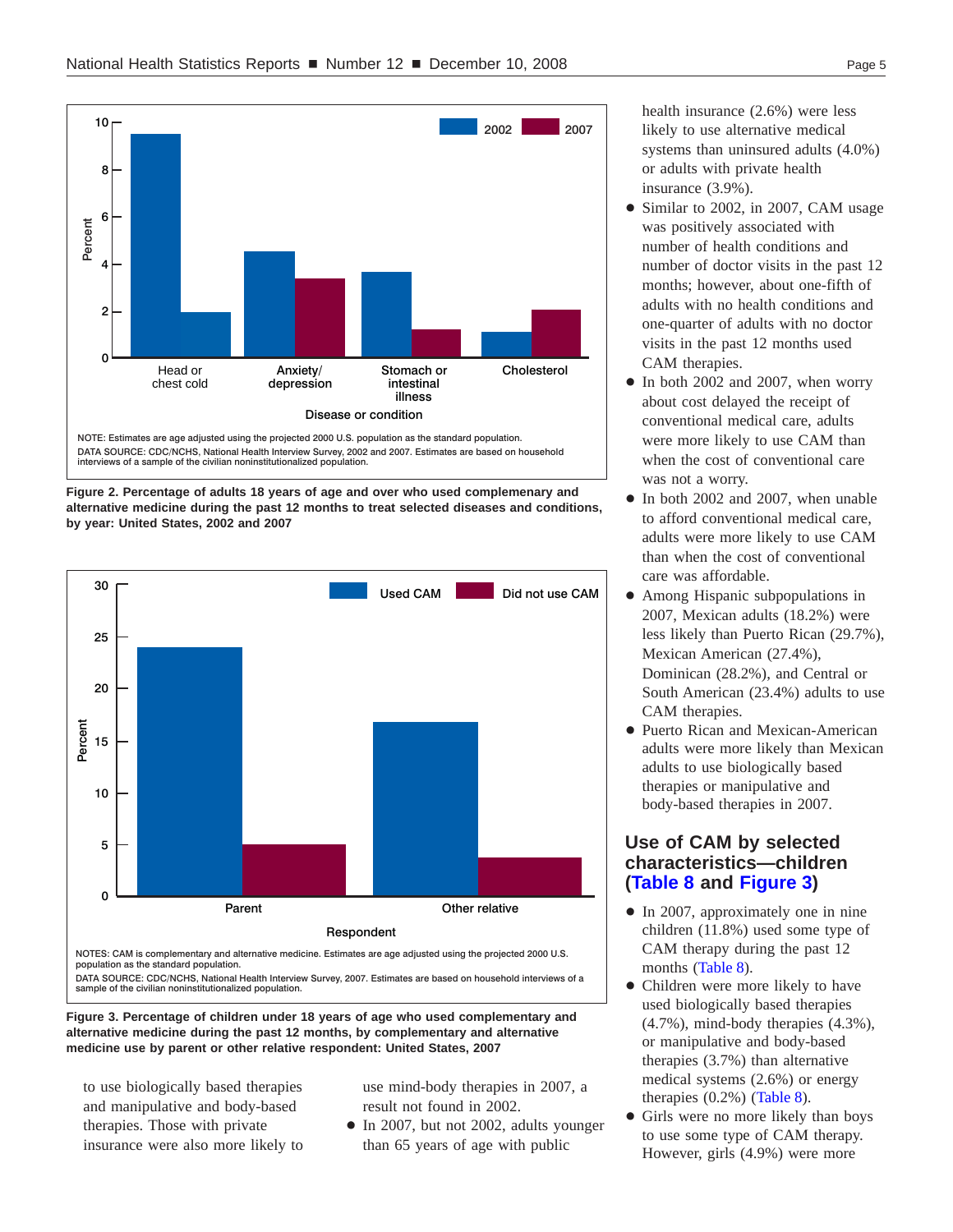likely than boys (3.8%) to use mind-body therapies [\(Table](#page-15-0) 8).

- For all therapies combined, CAM use was more likely among adolescents aged 12–17 years (16.4%) than younger children aged 5–11 years (10.7%) or pre-school children aged 0–4 years (7.6%) [\(Table](#page-15-0) 8).
- $\bullet$  White children (12.8%) were twice as likely as black children (5.9%) to use CAM therapies [\(Table](#page-15-0) 8).
- $\bullet$  Non-Hispanic children (12.8%) were 1.5 times as likely as Hispanic children (7.9%) to use CAM therapies [\(Table](#page-15-0) 8).
- Children's use of CAM increased as their parent's education level increased [\(Table](#page-15-0) 8).
- Children in families that were not poor (14.6%) were more likely to use CAM therapies than children in near-poor or poor families (9.3% and 7.0%) [\(Table](#page-15-0) 8).
- Children with private health insurance (13.7%) were more likely than uninsured children (10.2%) or children with public health insurance (8.6%) to use CAM therapies [\(Table](#page-15-0) 8).
- Regionally, lower proportions of children in the South (8.8%) used CAM than of children in the Northeast (12.6%), Midwest (13.6%), or West (14.4%) [\(Table](#page-15-0) 8).
- CAM usage by children is positively associated with number of health conditions in the past 12 months [\(Table](#page-15-0) 8).
- CAM usage by children is also positively associated with number of doctor visits in the past 12 months [\(Table](#page-15-0) 8).
- When family worry about cost delayed the receipt of conventional medical care, children were more likely to use CAM than when the cost of conventional care was not a worry [\(Table](#page-15-0) 8).
- When families were unable to afford conventional medical care, children were more likely to use CAM than when the cost of conventional care was affordable [\(Table](#page-15-0) 8).
- Children whose parent used CAM were almost five times as likely (23.9%) to use CAM as children

whose parent did not use CAM (5.1%) [\(Figure](#page-4-0) 3).

# **Discussion**

While the prevalence of many individual therapies was similar between 2002 and 2007, acupuncture, deep breathing exercises, massage therapy, meditation, naturopathy, and yoga showed significant increases. The increases for acupuncture, massage therapy, and naturopathy may in part be due to the greater number of states that license these practices and a corresponding increase in the number of licensed practitioners between 2002 and 2007. This same time period has also seen large numbers of articles in the lay press extolling the benefits of these therapies, increasing awareness of them in the general population. Together, increased opportunity and increased awareness may explain much of the observed increase in adult use of CAM.

While the use of these therapies has increased from 2002 to 2007, scientific research provided only limited evidence of clinical efficacy for these therapies. For instance, the National Library of Medicine journal database, PubMed, identified 40 systematic reviews involving acupuncture, massage therapy, naturopathy, or yoga published between 2002 and 2007. Of these, only 10 (25%) of the systematic reviews found sufficient evidence to conclude that a given CAM therapy was effective for a given condition: acupuncture and yoga for back pain (20,21), acupuncture for knee pain (including osteoarthritis) (22–24), acupuncture for insomnia (25), and acupuncture for nausea or vomiting (including postoperative, chemotherapyinduced, and pregnancy-induced) (26–29). In addition, a systematic review (30) concluded that both acupuncture and, to a lesser extent, massage therapy should be included among recommended therapies for treating back pain. That review served as the basis for joint clinical practice guidelines released by the American College of Physicians and the American Pain Society (31).

Three types of special diets (Macrobiotic, Atkins, and Zone) saw

significant decreases in use by U.S. adults since 2002, with the Atkins diet seeing the largest change. Interestingly, this decrease occurred despite the completion and publication of two well publicized studies in major medical journals demonstrating the short-term safety and efficacy of the Atkins Diet for weight loss (32,33). It may be that the public was influenced by substantial negative coverage of the Atkins diet in the popular press, as well as continuing physician concerns about the diet (34).

Besides the NHIS, the only national survey of CAM use covering the full age range of children was the 1996 Medical Expenditures Panel Survey (MEPS). The 1996 MEPS included questions on the use of several CAM providers (e.g., acupuncturist, chiropractor, massage therapist, etc.), but did not include questions on the use of nonpractitioner CAM therapies (e.g., dietary supplements, relaxation techniques) (35,36). Because very different definitions of CAM were used in MEPS and the 2007 NHIS, direct comparisons of prevalence cannot be made. However, it is possible to compare relative rank order of selected items in the two surveys. For example, the MEPS (36) rank order (highest to lowest prevalence ) of therapist-based CAM interventions used by children was chiropractic care, massage therapy, acupuncture, and homeopathy and naturopathy combined, while the NHIS order was chiropractic or osteopathic manipulation, homeopathy and naturopathy combined, massage therapy, and acupuncture. It is not clear whether these differences reflect changes in the patterns of CAM use over time or differences in survey design.

The specific sociodemographic factors found to be associated with a child's use of CAM, differed between the 1996 MEPS and the 2007 NHIS, although both surveys found an association with children who were older, white, had multiple visits with a conventional medical provider, or had a parent who used CAM (35,36). Only MEPS identified female gender as associated with CAM use in children. Only NHIS identified non-Hispanic origin, higher education of the parent,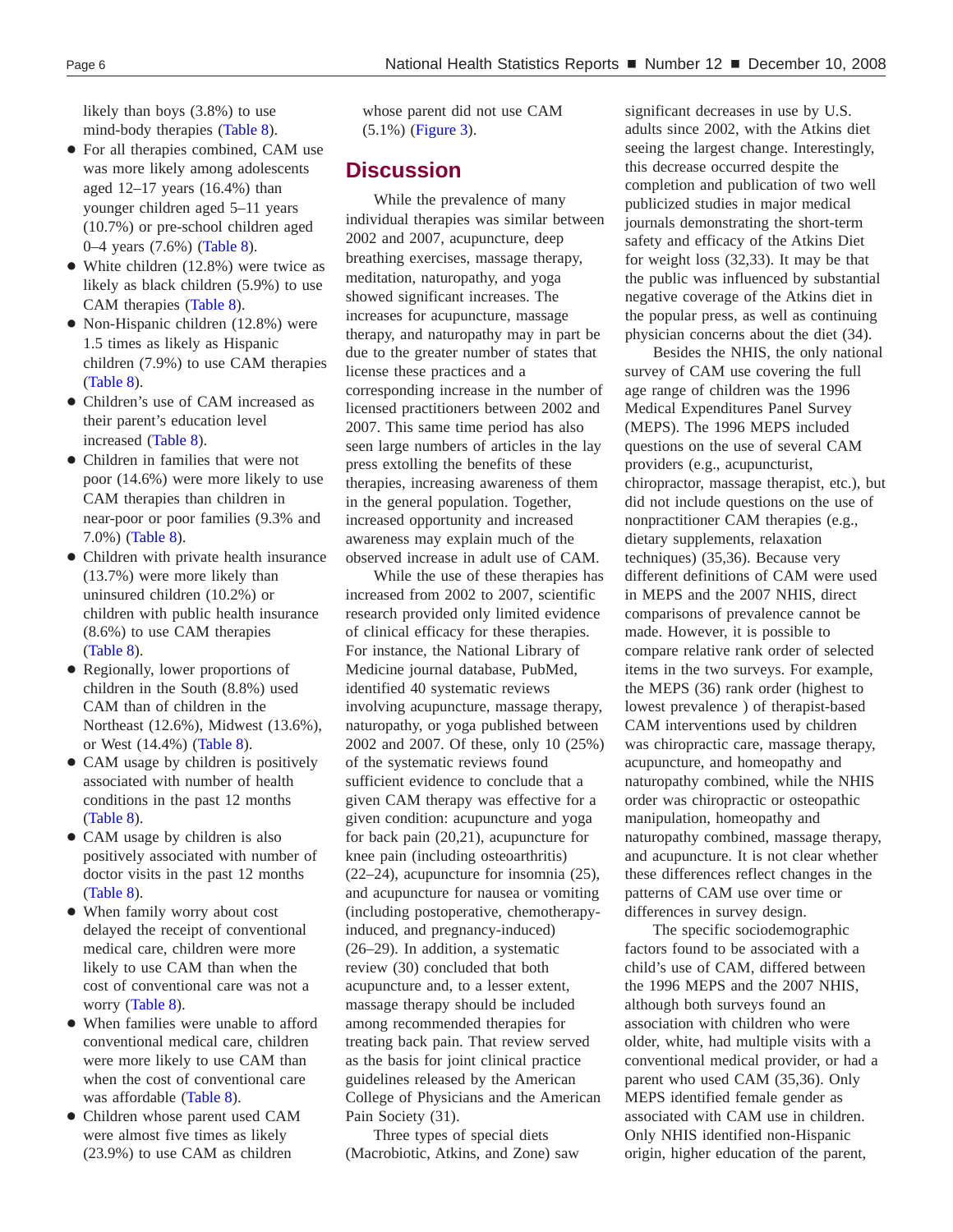higher income (poverty status), not living in the South, and having a usual place of care as associated with a child's use of CAM.

In addition to NHIS and MEPS, there have been several limited population surveys of CAM use by children in the United States (37–39). These surveys have varied considerably from NHIS and MEPS in their data collection methods, geographic distribution, age range, reference period, and the choice of therapies defined as CAM. Thus, direct comparisons of the overall prevalence rate of CAM use or the rates of use of any given CAM therapy from these surveys cannot be made with the NHIS.

To our knowledge, the 2007 NHIS is the first national survey of nonvitamin, nonmineral, natural product use by children 0–17 years of age. Many of the same products used most often by adults were used most often by children; three of the four most prevalent nonvitamin, nonmineral, natural products used by adults (Echinacea, fish oil or omega 3 or DHA, flaxseed oil or pills), were among the top four products used by children. This is not surprising given that children, especially younger children, are dependent on adults for their health care. Children whose parent used nonvitamin, nonmineral, natural products were more than twice as likely as children whose parent did not use them to have used this type of CAM  $(40)$ .

Several of the products used most often by children are generally used for heart health or cancer prevention (e.g., fish oil or flaxseed). However, in the NHIS, more than one-half of these products were not used to treat or prevent the child's specific conditions, suggesting ''wellness'' as a reason for use.

More widely used CAM therapies such as chiropractic or osteopathic manipulation; nonvitamin, nonmineral, natural products; and massage therapy, as well as lesser used therapies such as the Alexander technique, biofeedback, and energy healing therapies have been studied by various researchers (12). The attention given to specific CAM

modalities by the scientific community does not correlate with the prevalence of use by the public as measured by the 2007 NHIS. For example, the Institute of Medicine identified 79 systematic reviews of acupuncture and 38 studies of homeopathy (placing them 3rd and 4th among all CAM therapies), yet NHIS found that less than 1.5% of the adult U.S. public used each of these therapies in a given year. In fact, there is no meaningful correlation between the number of published studies of a CAM therapy and its use by the U.S. public. CAM therapies with relatively infrequent use by the public (e.g., biofeedback, hypnotherapy, acupuncture) are those with the highest level of acceptance and referral by physician groups, including pediatricians (41–43), typifying the inadequate communication between patients and providers concerning CAM issues (8). To improve patient-provider communication, the academic health community (44) and NCCAM (45) have initiated programs to encourage and facilitate such discussions.

### **Conclusions**

Examination of the data from the 2007 and 2002 NHIS suggests that overall use of CAM in the adult U.S. noninstitutionalized population had held relatively steady. However, over this 5-year period there has been substantial variation in the use of specific CAM therapies. The 2007 NHIS contained a number of questions assessing the reasons individuals chose to use or discontinue use of various CAM therapies. Future analyses of these data may help explain some of the observed variation in the use of individual CAM therapies.

The 2007 NHIS provided the first data on a nationally representative sample of children aged 0–17 years. It was found that overall CAM use in children is substantially less than in adults. However, children are more likely to use CAM if a parent or other relative used CAM. While pain conditions have remained the primary health problems for which CAM is used by adults, this is less clear in children.

In other regards, the characteristics of adult and child CAM users are similar—for example, education, poverty status, geographic region, the number of health conditions, the number of doctor visits in the last 12 months, and delaying or not receiving conventional care because of cost are all associated with CAM use.

### **References**

- 1. National Center for Complementary and Alternative Medicine. Expanding horizons of health care: Strategic plan 2005–2009. Available from: [http://nccam.nih.gov/about/plans/](http://nccam.nih.gov/about/plans/2005) 2005. Accessed on July 7, 2008.
- 2. Astin JA, Pelletier KR, Marie A, Haskell WL. Complementary and alternative medicine use among elderly persons: One-year analysis of a Blue Shield Medicare supplement. J Gerontol A Biol Sci Med Sci 55(1):M4–M9. 2000.
- 3. Wolsko PM, Eisenberg DM, Davis RB, Ettner SL, Phillips RS. Insurance coverage, medical conditions, and visits to alternative medicine providers: Results of a national survey. Arch Intern Med 162(3):281–7. Feb 11, 2002.
- 4. Shen J, Andersen R, Albert PS, Wenger N, Glaspy J, Cole M, et al. Use of complementary/alternative therapies by women with advancedstage breast cancer. BMC Complement Altern Med 2:8. 2002.
- 5. Humpel N, Jones SC. Gaining insight into the what, why, and where of complementary and alternative medicine use by cancer patients and survivors. Eur J Cancer Care (Engl) 15(4):362–8. 2006.
- 6. Astin JA. Why patients use alternative medicine: Results of a national study. JAMA 279(19):1548– 53. 1998.
- 7. Institute of Medicine, Committee on the Use of Complementary and Alternative Medicine by the American Public, complementary and alternative medicine (CAM) in the United States. Washington, DC: National Academy Press. 2005.
- 8. Eisenberg DM, Davis RB, Ettner SL, Appel S, Wilkey S, Van Rompay M, et al. Trends in alternative medicine use in the United States, 1990–97: results of a follow-up national survey. JAMA 280(18):1569–75. 1998.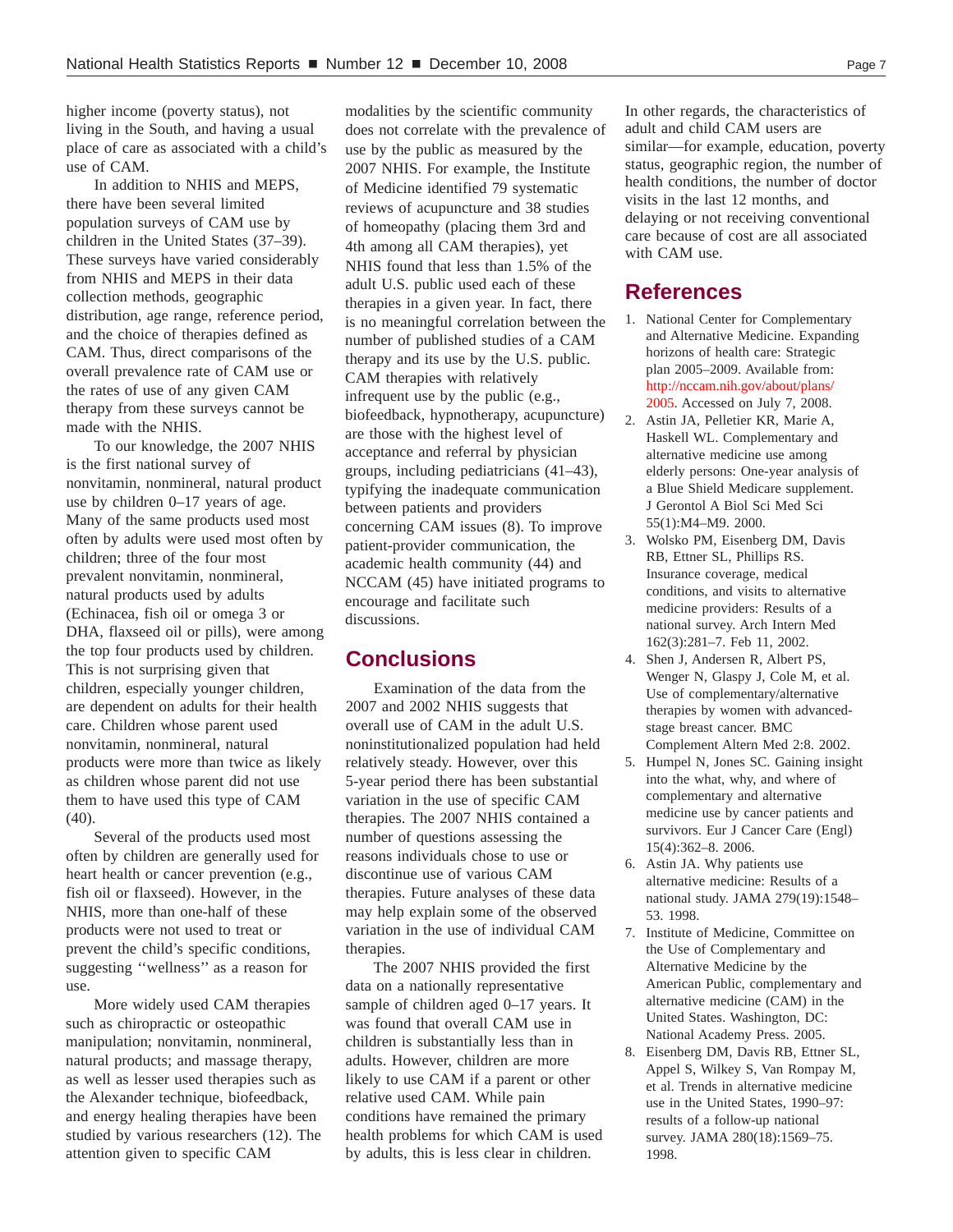- 9. Barnes PM, Powell-Griner E, McFann K, Nahin RL. Complementary and alternative medicine use among adults: United States, 2002. Advance data from vital and health statistics; no 343. Hyattsville, MD: National Center for Health Statistics. 2004.
- 10. Saydah SH, Eberhardt MS. Use of complementary and alternative medicine among adults with chronic diseases: United States, 2002. J Altern Complement Med 12(8):805– 12. 2006.
- 11. Mao JJ, Farrar JT, Xie SX, Bowman MA, Armstrong K. Use of complementary and alternative medicine and prayer among a national sample of cancer survivors compared to other populations without cancer. Complement Ther Med 15(1):21–9. 2007.
- 12. Nahin RL, Dahlhamer JM, Taylor BL, Barnes PM, Stussman BJ, Simile CM, et al. Health behaviors and risk factors in those who use complementary and alternative medicine. BMC Public Health 7(147):217. 2007.
- 13. Ni H, Simile C, Hardy AM. Utilization of complementary and alternative medicine by United States adults: Results from the 1999 national health interview survey. Med Care 40(4):353–8. 2002.
- 14. National Center for Health Statistics. National Health Interview Survey (NHIS): 2007 data release [online]. Available from: http://www.cdc.gov/ nchs/about/major/nhis/ [nhis\\_2007\\_data\\_release.htm.](http://www.cdc.gov/nchs/about/major/nhis/nhis_2007_data_release.htm)
- 15. Kaptchuk TJ, Eisenberg DM. Varieties of healing. 2: A taxonomy of unconventional healing practices. Ann Intern Med 135(3):196–204. 2001.
- 16. National Center for Health Statistics. National Health Interview Survey (NHIS): Public-use data release. NHIS survey description [online]. 2008. Available from: ftp:// ftp.cdc.gov/pub/Health\_Statistics/ [NCHS/Dataset\\_Documentation/NHIS/](ftp://ftp.cdc.gov/pub/Health_Statistics/NCHS/Dataset_Documentation/NHIS/2007/srvydesc.pdf) 2007/srvydesc.pdf.
- 17. Research Triangle Institute. SUDAAN (Release 9.0.1) [Computer Software]. Research Triangle Park, NC: Research Triangle Institute. 2005.
- 18. Day JC. Population projections of the United States by age, sex, race, and Hispanic origin: 1995 to 2050, U.S.

Bureau of the Census, Current Population Reports, P25–1130. Washington. U.S. Government Printing Office. 1996. http:// [www.census.gov/prod/1/pop/p25–](http://www.census.gov/prod/1/pop/p25-1130) 1130.

- 19. Klein RJ, Schoenborn CA. Age adjustment using the 2000 projected U.S. population. Healthy People Statistical Notes, no. 20. Hyattsville, MD: National Center for Health Statistics. 2001.
- 20. Manheimer E, White A, Berman B, Forys K, Ernst E. Meta-analysis: Acupuncture for low back pain. Ann Intern Med 142(8):651–63. 2005.
- 21. Slade SC, Keating JL. Unloaded movement facilitation exercise compared to no exercise or alternative therapy on outcomes for people with nonspecific chronic low back pain: A systematic review. J Manipulative Physiol Ther (4):301– 11. May 30, 2007.
- 22. Kwon YD, Pittler MH, Ernst E. Acupuncture for peripheral joint osteoarthritis: A systematic review and meta-analysis. Rheumatology (Oxford). 45(11):1331–7. 2006.
- 23. White A, Foster NE, Cummings M, Barlas P. Acupuncture treatment for chronic knee pain: A systematic review. Rheumatology (Oxford) 46(3):384–90. 2007.
- 24. Bjordal JM, Johnson MI, Lopes-Martins RA, Bogen B, Chow R, Ljunggren AE. Short-term efficacy of physical interventions in osteoarthritic knee pain. A systematic review and meta-analysis of randomised placebo-controlled trials. BMC Musculoskelet Disord 8:51. 2007.
- 25. Chen HY, Shi Y, Ng CS, Chan SM, Yung KK, Zhang QL. Auricular acupuncture treatment for insomnia: A systematic review. J Altern Complement Med 13(6):669–76. 2007.
- 26. Ezzo JM, Richardson MA, Vickers A, Allen C, Dibble SL, Issell BF, et al. Acupuncture-point stimulation for chemotherapy-induced nausea or vomiting. Cochrane Database Syst Rev (2):CD002285. 2007.
- 27. Helmreich RJ, Shiao SY, Dune LS. Meta-analysis of acustimulation effects on nausea and vomiting in pregnant women. Explore (NY) 2(5):412–21. 2006.
- 28. Shiao SY, Dune LS. Meta-analyses of acustimulations: Effects on nausea

and vomiting in postoperative adult patients. Explore (NY) 2(3):202–15. 2006.

- 29. Dune LS, Shiao SY. Meta-analysis of acustimulation effects on postoperative nausea and vomiting in children. Explore (NY) 2(4):314–20. 2006.
- 30. Chou R, Huffman LH. Nonpharmacologic therapies for acute and chronic low back pain: A review of the evidence for an American Pain Society/American College of Physicians clinical practice guideline. Ann Intern Med 147(7):492–504. 2007.
- 31. Chou R, Qaseem A, Snow V, Casey D, Cross JT, Jr, Shekelle P, et al. Diagnosis and treatment of low back pain: A joint clinical practice guideline from the American College of Physicians and the American Pain Society. Ann Intern Med 147(7):478– 91. 2007.
- 32. Foster GD, Wyatt HR, Hill JO, McGuckin BG, Brill C, Mohammed BS, et al. A randomized trial of a low-carbohydrate diet for obesity. N Engl J Med 348(21):2082–90. 2003.
- 33. Gardner CD, Kiazand A, Alhassan S, Kim S, Stafford RS, Balise RR, et al. Comparison of the Atkins, Zone, Ornish, and LEARN diets for change in weight and related risk factors among overweight premenopausal women: The A TO Z Weight Loss Study: A randomized trial. JAMA 297(9):969–77. 2007.
- 34. Physicians Committee for Responsible Medicine. Health Advisory. Atkins Diet. Available from: [http://www.atkinsdietalert.org/](http://www.atkinsdietalert.org/advisory.html) advisory.html. Accessed on July 7, 2008.
- 35. Davis MP, Darden PM. Use of complementary and alternative medicine by children in the United States. Arch Pediatr Adolesc Med 157(4):393–6. 2003.
- 36. Yussman SM, Ryan SA, Auinger P, Weitzman M. Visits to complementary and alternative medicine providers by children and adolescents in the United States. Ambul Pediatr 4(5):429–35. 2004.
- 37. Wilson KM, Klein JD, Sesselberg TS, Yussman SM, Markow DB, Green AE, et al. Use of complementary medicine and dietary supplements among U.S. adolescents. J Adolesc Health 38(4):385–94. 2006.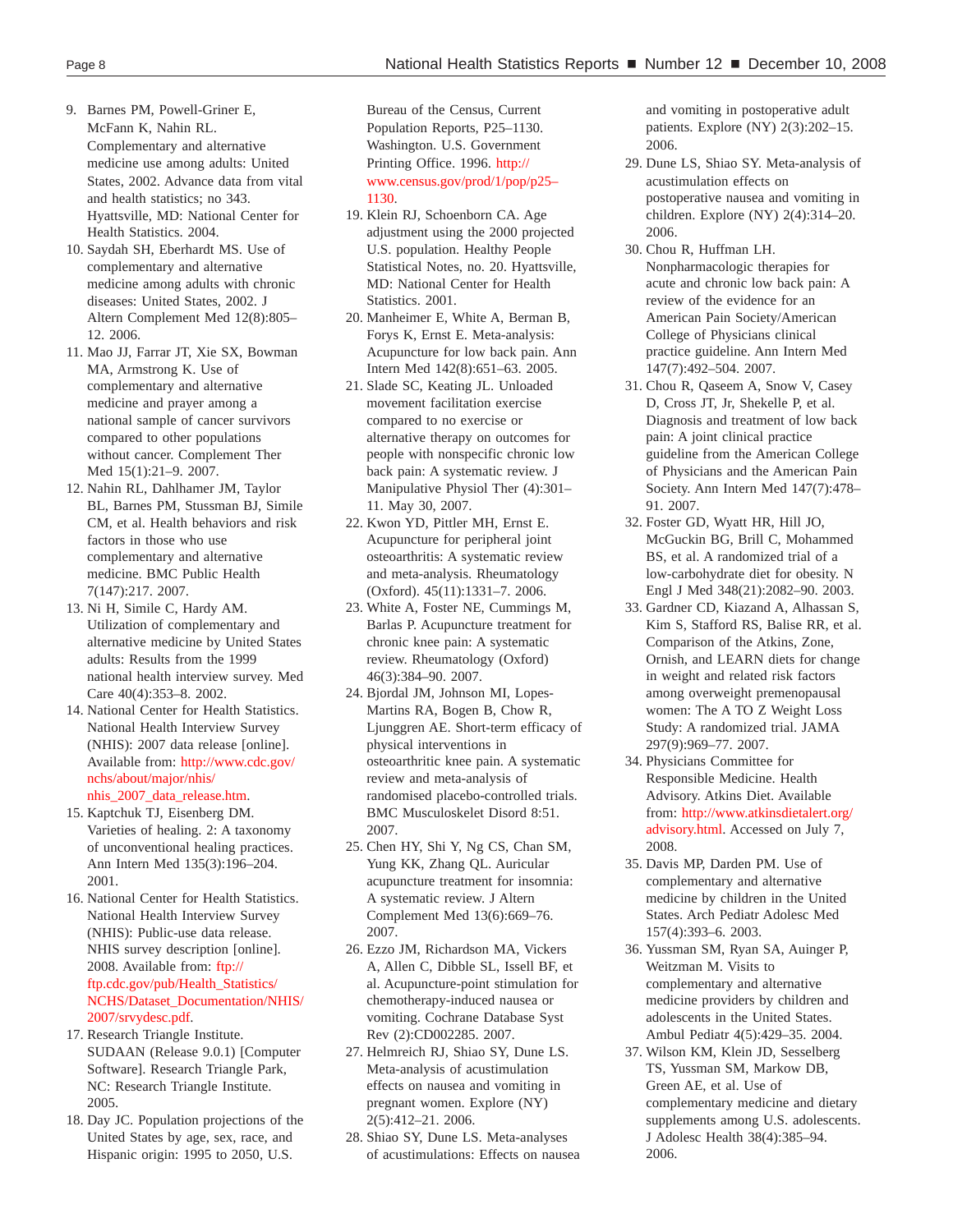- 38. Wilson KM, Klein JD. Adolescents' use of complementary and alternative medicine. Ambul Pediatr 2(2):104– 10. 2002.
- 39. Hughes SC, Wingard DL. Children's visits to providers of complementary and alternative medicine in San Diego. Ambul Pediatr 6(5):293–6. 2006.
- 40. Wheaton AG, Blanck HM, Gizlice Z, Reyes M. Medicinal herb use in a population-based survey of adults: Prevalence and frequency of use, reasons for use, and use among their children. Ann Epidemiol 15(9):678– 85. 2005.
- 41. Berman BM, Singh BB, Hartnoll SM, Singh BK, Reilly D. Primary care physicians and complementaryalternative medicine: Training, attitudes, and practice patterns. J Am Board Fam Pract 11(4):272–81. 1998.
- 42. Berman BM, Bausell RB, Lee WL. Use and referral patterns for 22 complementary and alternative medical therapies by members of the American College of Rheumatology: Results of a national survey. Arch Intern Med 162(7):766–70. 2002.
- 43. Sawni A, Thomas R. Pediatricians' attitudes, experience and referral patterns regarding Complementary/ Alternative Medicine: A national survey. BMC Complement Altern Med 7:18. 2007.
- 44. Perlman AI, Eisenberg DM, Panush RS. Talking with patients about alternative and complementary medicine. Rheum Dis Clin North Am 25(4):815–22. 1999.
- 45. NCCAM educational campaign. Time to talk. National Center for Complementary and Alternative Medicine (online). Available from: <http://nccam.nih.gov/timetotalk/> . Accessed July 7, 2008.
- 46. Office of Management and Budget. Revisions to the standards for the classification of federal data on race and ethnicity. Federal Register 62 (21):58782–90. 1997.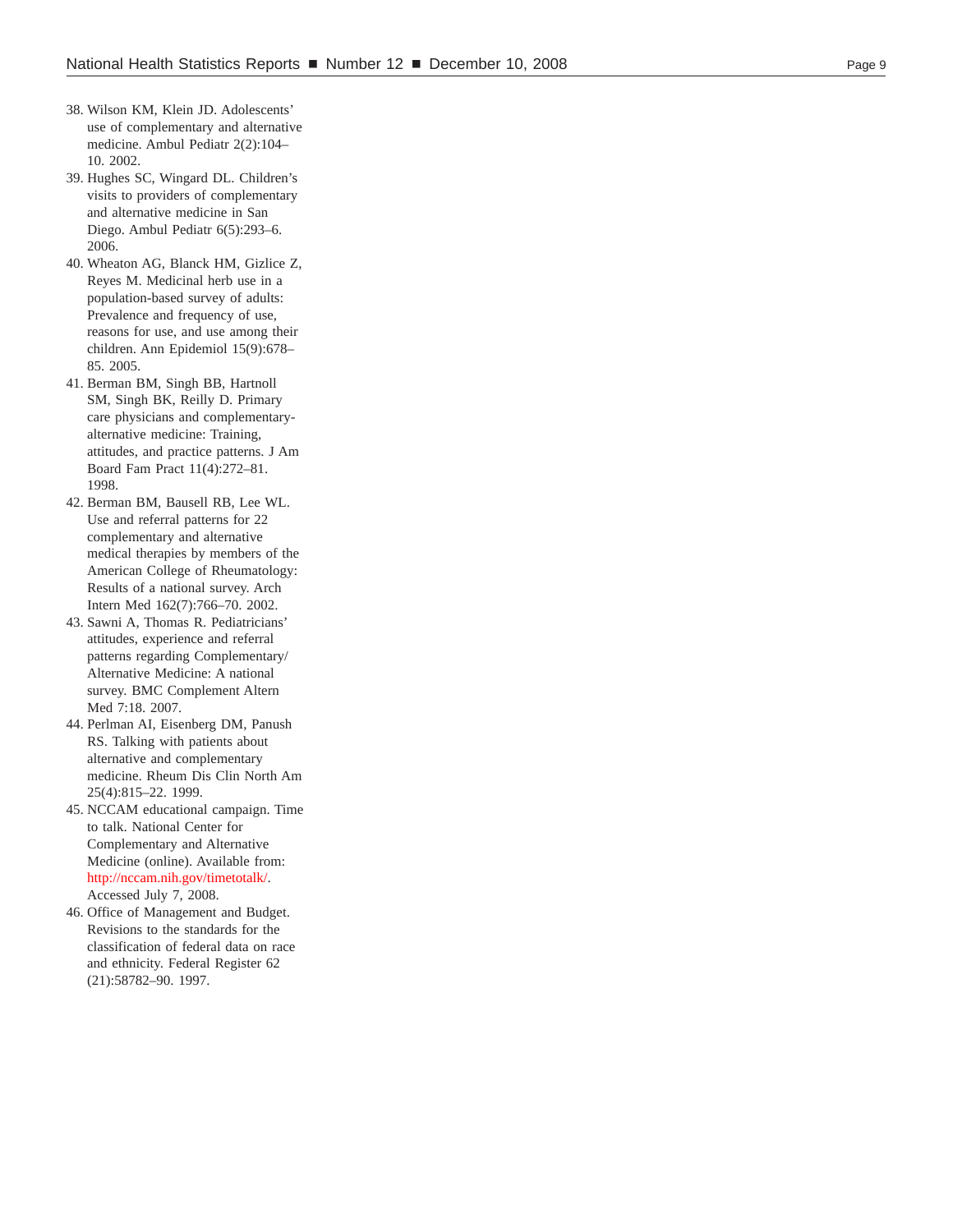#### <span id="page-9-0"></span>Table 1. Frequencies and age-adjusted percentages of adults 18 years of age and over who used complementary and alternative **medicine in the past 12 months, by type of therapy: United States, 2002 and 2007**

|                                                                      |                        | 2002                           | 2007                   |                                |                                          |
|----------------------------------------------------------------------|------------------------|--------------------------------|------------------------|--------------------------------|------------------------------------------|
| Therapy                                                              | Number in<br>thousands | Percent<br>(standard<br>error) | Number in<br>thousands | Percent<br>(standard<br>error) | <b>Difference</b><br>between<br>percents |
| Alternative medical systems                                          |                        |                                |                        |                                |                                          |
|                                                                      | 2,136                  | $1.1$ (0.07)                   | 3,141                  | 1.4(0.10)                      | $^{\omega}0.3$                           |
|                                                                      | 154                    | $0.1$ $(0.02)$                 | 214                    | *0.1 (0.03)                    | $\cdots$                                 |
|                                                                      | 3,433                  | 1.7(0.09)                      | 3,909                  | 1.8(0.11)                      | 0.1                                      |
| Naturopathy                                                          | 498                    | $0.2$ $(0.03)$                 | 729                    | 0.3(0.04)                      | $^{\omega}$ 0.1                          |
|                                                                      | $\ldots$ .             | $\ldots$ .                     | 812                    | 0.4(0.06)                      | $\ldots$                                 |
|                                                                      | $\cdots$               | $\cdots$                       | 21                     | *0.0 (0.00)                    | $\sim$ $\sim$ $\sim$                     |
|                                                                      | $\cdots$               | $\cdots$                       | 20                     | Ť                              | $\cdots$                                 |
| Hierbero or Yerbera                                                  | $\cdots$               | $\cdots$                       | 41                     | $*0.0(0.01)$                   | $\sim$ $\sim$ $\sim$                     |
|                                                                      | $\cdots$               | $\cdots$                       | 186                    | 0.1(0.02)                      | $\cdots$                                 |
|                                                                      | $\cdots$               | $\cdots$                       | 95                     | $*0.0(0.02)$                   | $\sim$ $\sim$ $\sim$                     |
| Native American healer or Medicine man.                              | $\cdots$               | $\ldots$ .                     | 224                    | $*0.1(0.05)$                   | $\ldots$ .                               |
|                                                                      | $\cdots$               | $\cdots$                       | 267                    | $0.1 \ (0.03)$                 | $\cdots$                                 |
| Biologically based therapies                                         |                        |                                |                        |                                |                                          |
|                                                                      |                        |                                |                        |                                |                                          |
|                                                                      | 66                     | $*0.0(0.01)$                   | 111                    | *0.0 (0.02)                    | $\ldots$                                 |
|                                                                      | 233                    | $0.1$ (0.02)                   | $\ldots$ .             | $\cdots$                       | $\cdots$                                 |
| Nonvitamin, nonmineral, natural products <sup>2</sup>                | 38,183                 | 18.9 (0.28)                    | $\cdots$               | $\cdots$                       | $\cdots$                                 |
| Nonvitamin, nonmineral, natural products <sup>2</sup>                | $\sim$ $\sim$ $\sim$   | $\cdots$                       | 38,797                 | 17.7 (0.37)                    | $\cdots$                                 |
|                                                                      | 7,099                  | 3.5(0.12)                      | 7,893                  | 3.6(0.15)                      | $\cdots$                                 |
|                                                                      | 3,184                  | 1.6(0.08)                      | 3,351                  | 1.5(0.10)                      | $-0.1$                                   |
|                                                                      | 317                    | $0.2$ $(0.03)$                 | 171                    | 0.1 (0.02)                     | $-0.1$                                   |
|                                                                      | 3,417                  | 1.7(0.09)                      | 2,673                  | 1.2(0.09)                      | $^{\pi}$ -0.5                            |
|                                                                      | 137                    | 0.1(0.02)                      | 78                     | $\mathsf{t}$                   | $\sim$ $\sim$ $\sim$                     |
|                                                                      | 76                     | $*0.0(0.01)$                   | 77                     | $*0.0(0.02)$                   | $\sim$ $\sim$ $\sim$                     |
|                                                                      | 430                    | $0.2$ (0.03)                   | 205                    | 0.1 (0.02)                     | $-0.1$                                   |
|                                                                      | $\cdots$               | $\cdots$                       | 2,334                  | 1.1(0.09)                      | $\sim$ $\sim$ $\sim$                     |
|                                                                      | 5,739                  | 2.8(0.11)                      | $\sim$ $\sim$ $\sim$   | $\sim$ $\sim$ $\sim$           | $\cdots$                                 |
| Manipulative and body based therapies                                |                        |                                |                        |                                |                                          |
|                                                                      | 15,226                 | 7.5(0.19)                      | $\sim$ $\sim$ $\sim$   | $\cdots$                       | $\cdots$                                 |
| Chiropractic or osteopathic manipulation <sup>4</sup> .              | $\cdots$               | $\cdots$                       | 18,740                 | 8.6(0.27)                      | $\cdots$                                 |
|                                                                      | 10,052                 | 5.0(0.16)                      | 18,068                 | 8.3(0.23)                      | $\pi$ 3.3                                |
|                                                                      | $\sim$ $\sim$ $\sim$   | $\ldots$ .                     | 3,146                  | 1.5(0.10)                      | $\sim$ $\sim$ $\sim$                     |
| Feldenkreis                                                          | $\cdots$               | $\cdots$                       | 96                     | *0.0 (0.01)                    | $\sim$ $\sim$ $\sim$                     |
|                                                                      | $\cdots$               | $\cdots$                       | 134                    | $*0.1(0.02)$                   | $\cdots$                                 |
|                                                                      | $\cdots$               | $\cdots$                       | 3,015                  | 1.4(0.09)                      | $\cdots$                                 |
| Trager Psychophysical Integration                                    | $\cdots$               | $\cdots$                       | 37                     | $*0.0(0.01)$                   | $\cdots$                                 |
| Mind-body therapies                                                  |                        |                                |                        |                                |                                          |
|                                                                      |                        |                                |                        |                                |                                          |
| Biofeedback                                                          | 278                    | $0.1$ $(0.02)$                 | 362                    | $0.2$ $(0.04)$                 | 0.1                                      |
|                                                                      | 15,336                 | 7.6 (0.20)                     | 20,541                 | 9.4(0.27)                      | $\pi$ 1.8                                |
|                                                                      | 4,194                  | $2.1$ (0.10)                   | 4,866                  | $2.2$ $(0.16)$                 | 0.1                                      |
|                                                                      | 6,185                  | 3.0(0.12)                      | 6,454                  | 2.9(0.15)                      | $-0.1$                                   |
| Deep breathing exercises $\ldots \ldots \ldots \ldots \ldots \ldots$ | 23,457                 | 11.6(0.24)                     | 27,794                 | 12.7(0.30)                     | 51.1                                     |
|                                                                      | 505                    | $0.2$ (0.03)                   | 561                    | $0.2$ $(0.04)$                 | 0.0                                      |
|                                                                      | 10,386                 | 5.1(0.16)                      | 13,172                 | 6.1(0.21)                      | 4.0                                      |
|                                                                      | 2,565                  | 1.3(0.08)                      | 2,267                  | 1.0(0.08)                      | $-0.3$                                   |
|                                                                      | 527                    | 0.3(0.04)                      | 625                    | 0.3(0.04)                      | 0.0                                      |
|                                                                      | 1,080                  | 0.5(0.05)                      | 1,216                  | 0.5(0.06)                      | 0.0                                      |

\* Estimates preceded by an asterisk have a relative standard error of greater than 30% and less than or equal to 50% and do not meet the standard of reliability or precision.

. Category not applicable.

0.0 Figure does not meet standards of reliability or precision and quantity more than zero but less than 0.05.

†Estimates with a relative standard error greater than 50% are indicated with a dagger, but are not shown.

†Estimates with a relative standard error greater than 50% are indicated with a dagger, but are not shown.<br><sup>ம</sup>ற <.05. క்ற < .01. Wp <.001. நிற <.0001.<br>'The totals of the numbers and percentages of the categories listed un

<sup>2</sup>While questions were asked about nonvitamin, nonmineral, natural products in both 2002 and 2007, the data are not comparable due primarily to question order and the specific nonvitamin, nonmineral, natural products covered. nonmineral, natural products covered.<br><sup>3</sup>While questions were asked about Diet-based therapies in both 2002 and 2007, the data are not comparable because respondents were asked about the South Beach Diet in 2007, but not i

<sup>3</sup>While questions were asked about Diet-based therapies in both 2002 and 2007, the data are not comparable because respondents were asked about the South Beach Diet in 2007, but not in<br>2002.<br><sup>4</sup>While questions were asked

NOTES: The denominators for statistics shown exclude persons with unknown complementary and alternative medicine information. Estimates are age adjusted using the projected 2000 U.S. NOTES: The denominators for statistics shown exclude persons with unknown complementary and alternative medicine information. Estimates are age adjusted using the projected 2000 U.S.<br>population as the standard population u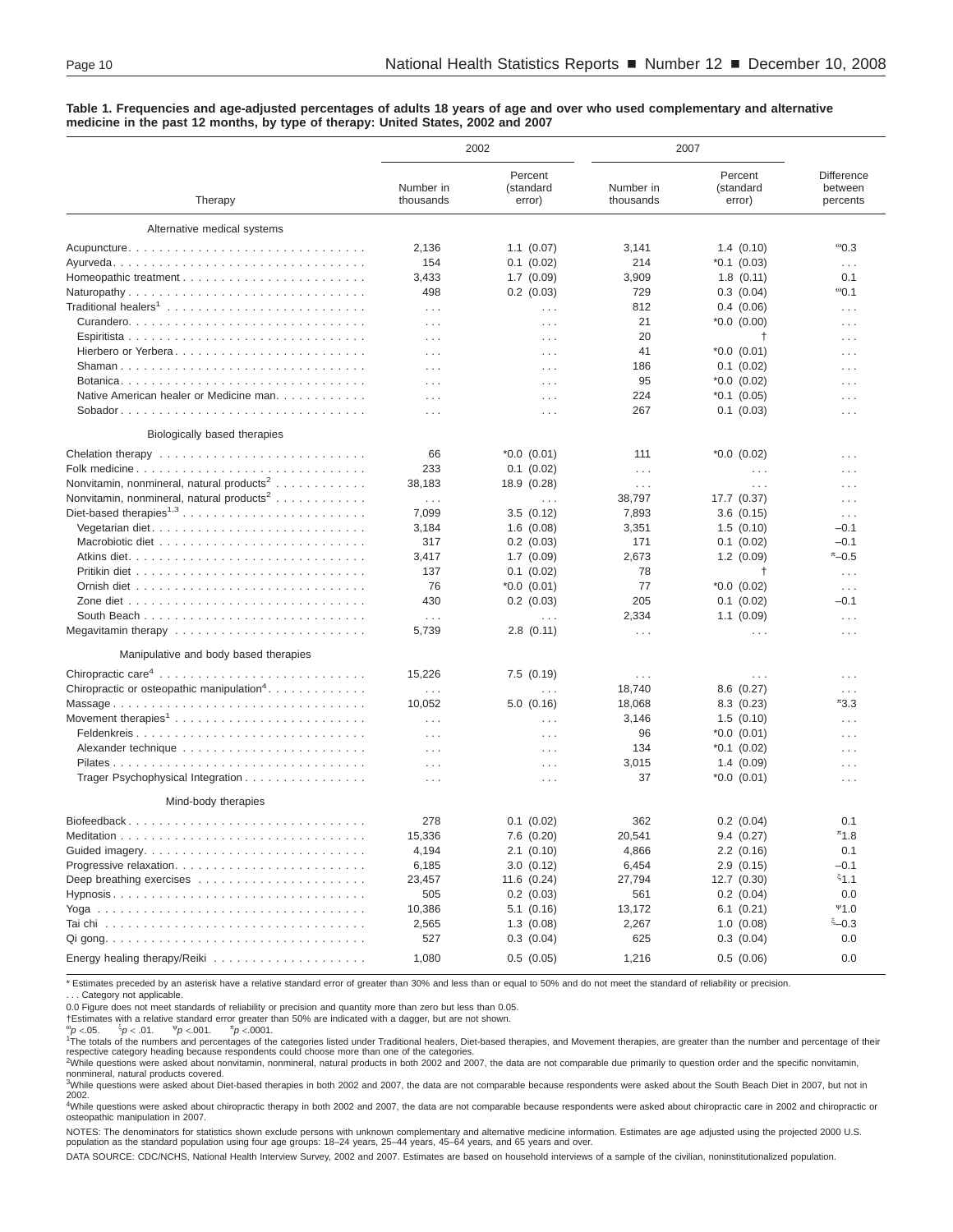<span id="page-10-0"></span>Table 2. Frequencies and age-adjusted percentages of children under 18 years of age who used complementary and alternative medicine **in the past 12 months, by type of therapy: United States, 2007**

|                                                                             |                        | All children                   |                        | Children whose parent<br>used CAM <sup>1</sup> |
|-----------------------------------------------------------------------------|------------------------|--------------------------------|------------------------|------------------------------------------------|
| Therapy                                                                     | Number in<br>thousands | Percent<br>(standard<br>error) | Number in<br>thousands | Percent<br>(standard<br>error)                 |
| Alternative medical systems                                                 |                        |                                |                        |                                                |
|                                                                             | 150                    | $0.2$ $(0.05)$                 | 27                     | $*0.2$ (0.09)                                  |
|                                                                             | 79                     | $*0.1$ (0.04)                  | 7                      | t                                              |
|                                                                             | 907                    | 1.3(0.22)                      | 354                    | 2.8(0.59)                                      |
| Naturopathy                                                                 | 237                    | 0.3(0.09)                      | 111                    | t                                              |
|                                                                             | 767                    | $1.1$ $(0.18)$                 | 106                    | $*0.8(0.26)$                                   |
|                                                                             | 56                     | $^\dagger$                     | 5                      | t                                              |
|                                                                             | 510                    | $0.7$ $(0.15)$                 | 73                     | $*0.6$ (0.24)                                  |
| Hierbero or Yerbera                                                         | 40                     | $*0.1$ (0.02)                  | $\overline{7}$         | t                                              |
| Shaman                                                                      | 29                     | $^\dagger$                     | 5                      | t                                              |
|                                                                             | 34                     | $\ddagger$                     | $\qquad \qquad -$      |                                                |
| Native American healer or Medicine man.                                     | 98                     | $*0.1$ (0.05)                  | 13                     | $\ddagger$                                     |
|                                                                             | 63                     | $*0.1$ (0.03)                  | 3                      | t                                              |
| Biologically based therapies                                                |                        |                                |                        |                                                |
|                                                                             | 72                     | $*0.1(0.04)$                   | $\overline{7}$         | Ť                                              |
| Nonvitamin, nonmineral, natural products                                    | 2,850                  | 3.9(0.32)                      | 1,194                  | 9.2(1.08)                                      |
|                                                                             | 565                    | $0.8$ $(0.11)$                 | 181                    | 1.4(0.36)                                      |
|                                                                             | 367                    | 0.5(0.07)                      | 98                     | $*0.7$ (0.24)                                  |
|                                                                             | 21                     | $^\dagger$                     | L.                     |                                                |
|                                                                             | 88                     | $*0.1$ (0.05)                  | 62                     | t                                              |
|                                                                             | 16                     | t                              | L.                     |                                                |
|                                                                             | 48                     |                                |                        |                                                |
|                                                                             | 18                     | Ť                              | ÷                      |                                                |
|                                                                             | 128                    | $*0.2$ (0.05)                  | 48                     | $*0.4(0.17)$                                   |
| Manipulative and body based therapies                                       |                        |                                |                        |                                                |
| Chiropractic or osteopathic manipulation $\ldots \ldots \ldots$             | 2.020                  | 2.8(0.25)                      | 754                    | $5.7$ $(0.74)$                                 |
|                                                                             | 743                    | 1.0 (0.13)                     | 297                    | $2.2$ (0.47)                                   |
|                                                                             | 299                    | 0.4(0.07)                      | 57                     | $*0.4(0.18)$                                   |
| Feldenkreis                                                                 | 29                     | t                              | $\overline{4}$         | t                                              |
|                                                                             | 54                     | $*0.1$ (0.03)                  | L.                     |                                                |
|                                                                             | 245                    | $0.3$ $(0.07)$                 | 41                     | $*0.3$ (0.15)                                  |
| Trager Psychophysical Integration                                           | 39                     | $^\dagger$                     | 12                     | t                                              |
| Mind-body therapies                                                         |                        |                                |                        |                                                |
| Biofeedback                                                                 | 119                    | $0.2$ $(0.05)$                 | 36                     | $*0.3$ (0.12)                                  |
|                                                                             | 725                    | 1.0 (0.12)                     | 400                    | 3.0(0.51)                                      |
|                                                                             | 293                    | 0.4(0.09)                      | 197                    | 1.5(0.40)                                      |
|                                                                             | 329                    | 0.5(0.09)                      | 164                    | 1.3(0.37)                                      |
| Deep breathing exercises $\ldots \ldots \ldots \ldots \ldots \ldots \ldots$ | 1,558                  | 2.2(0.22)                      | 704                    | 5.4(0.76)                                      |
|                                                                             | 67                     | $*0.1(0.04)$                   | 18                     | Ť                                              |
|                                                                             | 1.505                  | 2.1(0.18)                      | 618                    | 4.7(0.63)                                      |
|                                                                             | 113                    | $*0.2$ (0.05)                  | 56                     | $*0.4(0.19)$                                   |
|                                                                             | 50                     | Ť                              | $\overline{4}$         | $^{\dagger}$                                   |
|                                                                             | 161                    | $0.2$ $(0.05)$                 | 52                     | $*0.4(0.17)$                                   |

\* Estimates preceded by an asterisk have a relative standard error of greater than 30% and less than or equal to 50% and do not meet the standard of reliability or precision.

† Estimates with a relative standard error greater than 50% are indicated with a dagger, but are not shown.

1 The child's parent was also the sample child respondent, the sample adult, and used CAM. Other sample child respondents are not included.

<sup>2</sup>The totals of the numbers and percentages of the categories listed under Traditional healers, Diet-based therapies, and Movement therapies, are greater than the number and percentage of their respective category heading because respondents could choose more than one of the categories.

NOTES: CAM is complementary and alternative medicine. The denominators for statistics shown exclude persons with unknown complementary and alternative medicine information. Estimates are age adjusted using the projected 2000 U.S. population as the standard population using three age groups: 0–4 years, 5–11 years, and 12–17 years.

<sup>–</sup> Quantity zero.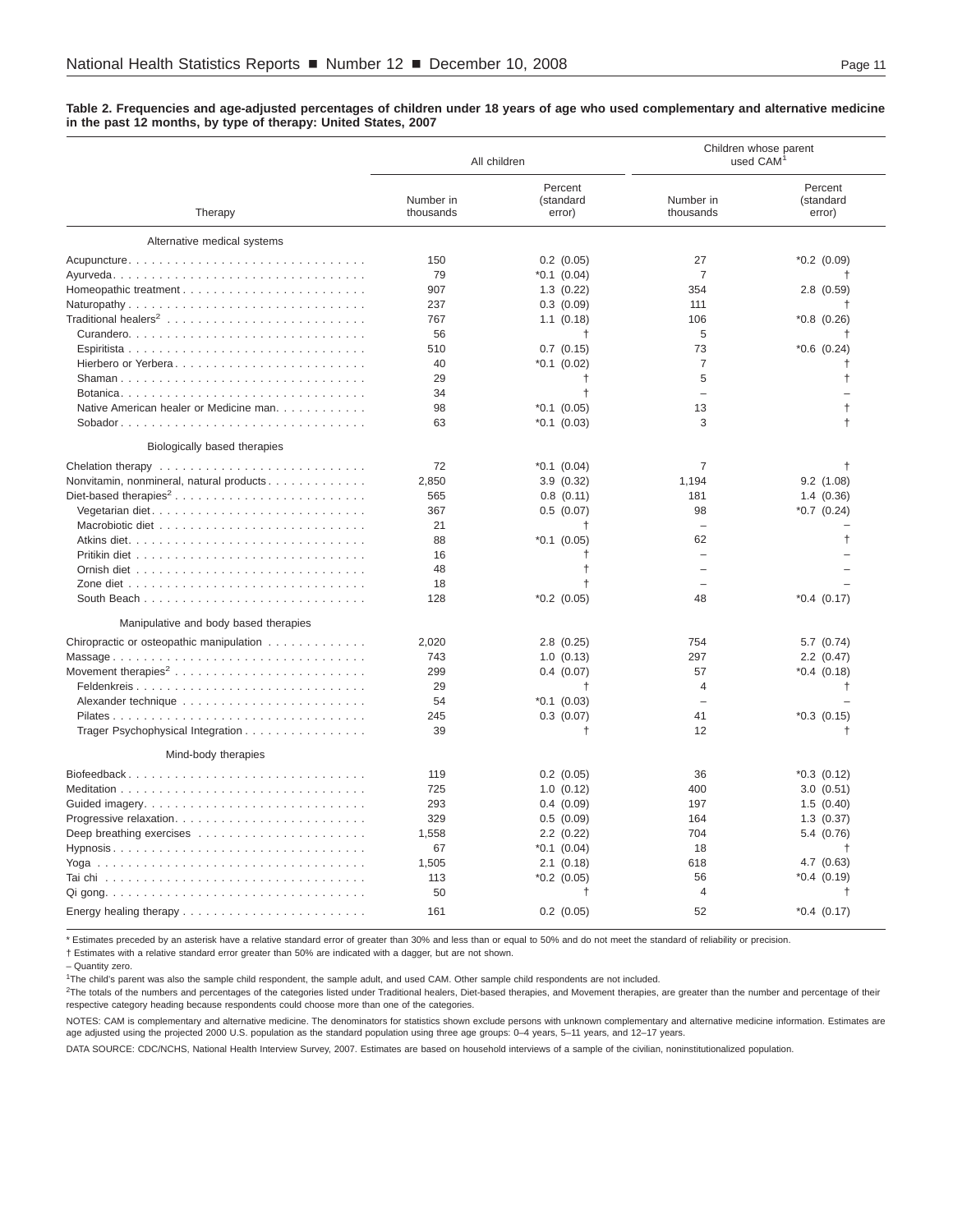#### <span id="page-11-0"></span>Table 3. Frequencies and age-adjusted percentages of adults 18 years and over who used selected types of nonvitamin, nonmineral, natural products for health reasons in the past 30 days, by type of product used: United States, 2007

|                                          | Used selected nonvitamin.<br>nonmineral, natural products <sup>1</sup> |                                          |  |  |  |
|------------------------------------------|------------------------------------------------------------------------|------------------------------------------|--|--|--|
| Nonvitamin, nonmineral, natural products | Number in<br>thousands                                                 | Percent <sup>2</sup><br>(standard error) |  |  |  |
|                                          | 10,923                                                                 | 37.4 (1.13)                              |  |  |  |
|                                          | 6.132                                                                  | 19.9 (0.91)                              |  |  |  |
|                                          | 4,848                                                                  | 19.8 (1.01)                              |  |  |  |
|                                          | 4.416                                                                  | 15.9 (0.87)                              |  |  |  |
|                                          | 3,345                                                                  | 14.1(0.87)                               |  |  |  |
|                                          | 3,446                                                                  | 13.0(0.83)                               |  |  |  |
|                                          | 2,977                                                                  | 11.3(0.88)                               |  |  |  |
|                                          | 3,390                                                                  | 11.2(0.82)                               |  |  |  |
|                                          | 3.278                                                                  | 11.0(0.66)                               |  |  |  |
|                                          | 2,691                                                                  | 8.7(0.60)                                |  |  |  |
|                                          | 1.791                                                                  | 6.6(0.61)                                |  |  |  |
|                                          | 1,528                                                                  | $6.3$ $(0.65)$                           |  |  |  |
|                                          | 1,560                                                                  | 6.0(0.63)                                |  |  |  |
|                                          | 1,682                                                                  | 5.1(0.46)                                |  |  |  |
|                                          | 1,363                                                                  | 5.0(0.53)                                |  |  |  |
|                                          | 1,296                                                                  | 4.6(0.48)                                |  |  |  |
|                                          | 1.214                                                                  | 4.3(0.43)                                |  |  |  |
|                                          | 1.312                                                                  | 4.1(0.37)                                |  |  |  |
|                                          | 1,001                                                                  | 3.7(0.49)                                |  |  |  |
|                                          | 1,047                                                                  | 3.4(0.38)                                |  |  |  |

<sup>1</sup>Respondents may have used more than one nonvitamin, nonmineral, natural product.

<sup>2</sup>The denominator used in the calculation of percentages was the number of adults who used nonvitamin, nonmineral, natural products within the past 30 days, excluding persons with unknown information for usage of the specified nonvitamin, nonmineral, natural product.

NOTE: Estimates were age adjusted using the projected 2000 U.S. population as the standard population and using four age groups: 18-24 years, 25-44 years, 45-64 years, and 65 years and over

DATA SOURCE: CDC/NCHS, National Health Interview Survey, 2007. Estimates are based on household interviews of a sample of the civilian, noninstitutionalized population.

#### Table 4. Frequencies and age-adjusted percentages of children under 18 years of age who used selected types of nonvitamin, nonmineral, natural products, for health reasons in the past 30 days, by type of product used: United States, 2007

|                                          | Used selected nonvitamin, nonmineral, natural products <sup>1</sup> |                                          |  |  |  |
|------------------------------------------|---------------------------------------------------------------------|------------------------------------------|--|--|--|
| Nonvitamin, nonmineral, natural products | Number in<br>thousands                                              | Percent <sup>2</sup><br>(standard error) |  |  |  |
|                                          | 524                                                                 | 37.2 (4.94)                              |  |  |  |
|                                          | 441                                                                 | 30.5(4.88)                               |  |  |  |
|                                          | 296                                                                 | 17.9 (3.94)                              |  |  |  |
|                                          | 233                                                                 | 16.7 (4.85)                              |  |  |  |
|                                          | 199                                                                 | $*13.6(4.49)$                            |  |  |  |
|                                          | 143                                                                 | $*8.6(3.83)$                             |  |  |  |
|                                          | 84                                                                  | $*5.9(1.85)$                             |  |  |  |
|                                          | 92                                                                  | $*5.8$ (2.02)                            |  |  |  |
|                                          | 33                                                                  |                                          |  |  |  |
|                                          | 33                                                                  | $*1.8(0.83)$                             |  |  |  |
| Ginkgo biloba                            | 24                                                                  |                                          |  |  |  |
|                                          | 24                                                                  |                                          |  |  |  |
|                                          | 19                                                                  |                                          |  |  |  |
|                                          | 15                                                                  |                                          |  |  |  |
|                                          | 15                                                                  |                                          |  |  |  |

\* Estimates preceded by an asterisk have a relative standard error of greater than 30% and less than or equal to 50% and do not meet the standard of reliability or precision.

<sup>†</sup> Estimates with a relative standard error greater than 50% are indicated with a dagger, but are not shown.

<sup>1</sup>Respondents may have used more than one nonvitamin, nonmineral, natural product.

<sup>2</sup>The denominator used in the calculation of percentages was the number of children who used nonvitamin, nonmineral, natural products within the past 30 days, excluding persons with unknown information for usage of the specified nonvitamin, nonmineral, natural product.

3 DHEA is dehydroepiandrosterine.

NOTE: Estimates were age adjusted using the projected 2000 U.S. population as the standard population using three age groups: 0–4 years, 5–11 years, and 12–17 years.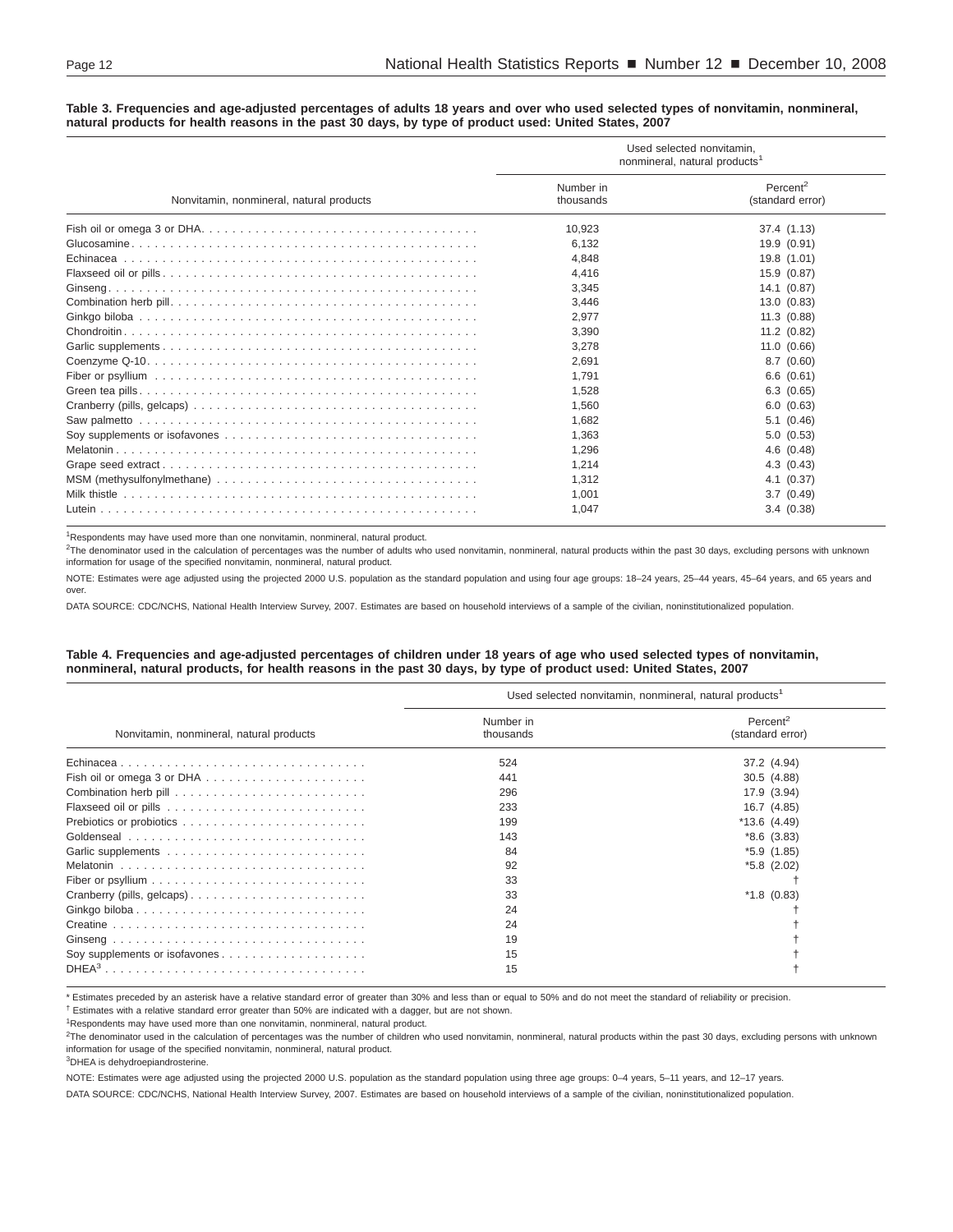#### <span id="page-12-0"></span>Table 5. Frequencies and age-adjusted percentages of adults 18 years of age and over who used complementary and alternative medicine in the past 12 months, by selected diseases and conditions for which it was used: United States, 2007

|                                   | Used CAM as treatment  |                                                     |  |
|-----------------------------------|------------------------|-----------------------------------------------------|--|
| Disease or condition <sup>1</sup> | Number in<br>thousands | Percent <sup>2</sup><br><i>(standard)</i><br>error) |  |
|                                   | 14,325                 | 17.1 (0.54)                                         |  |
|                                   | 5,031                  | 5.9(0.33)                                           |  |
|                                   | 4,537                  | 5.2(0.27)                                           |  |
|                                   | 3,057                  | 3.5(0.23)                                           |  |
|                                   | 2,733                  | 3.3(0.23)                                           |  |
|                                   | 2,293                  | 2.8(0.23)                                           |  |
|                                   | 1.827                  | 2.1(0.17)                                           |  |
|                                   | 1,693                  | 2.0(0.17)                                           |  |
|                                   | 1.498                  | 1.8(0.19)                                           |  |
|                                   | 1,359                  | 1.6(0.16)                                           |  |
|                                   | 1.191                  | 1.4(0.16)                                           |  |
|                                   | 1,124                  | 1.3(0.15)                                           |  |
|                                   | 974                    | 1.2(0.14)                                           |  |
|                                   | 962                    | 1.2(0.16)                                           |  |
|                                   | 813                    | 1.0(0.15)                                           |  |
|                                   | 842                    | 0.9(0.12)                                           |  |
|                                   | 755                    | 0.8(0.11)                                           |  |
|                                   | 650                    | 0.7(0.12)                                           |  |
|                                   | 605                    | 0.7(0.10)                                           |  |
|                                   | 586                    | $0.7$ $(0.10)$                                      |  |

<sup>1</sup>Respondents may have used more than one CAM therapy to treat a disease or condition, but were counted only once under each disease or condition treated. The questions about using a CAM therapy to treat a disease or condition were only asked of respondents who had used the therapy within the past 12 months. The exception to this is the questions about using nonvitamin, nonmineral, natural products to treat a disease or condition which were only asked of respondents who had used nonvitamin, nonmineral, natural products within the past 30 days. <sup>2</sup>The denominator used in the calculation of percentages was the number of adults who used CAM within the past 12 months, excluding persons with unknown information about whether CAM was used to treat the specified condition.

NOTES: CAM is complementary and alternative medicine. Estimates are age adjusted using the projected 2000 U.S. population as the standard population using four age groups: 18–24 years, 25–44 years, 45–64 years, and 65 years and over.

DATA SOURCE: CDC/NCHS, National Health Interview Survey, 2007. Estimates are based on household interviews of a sample of the civilian, noninstitutionalized population.

#### Table 6. Frequencies and age-adjusted percentages of children under 18 years of age who used complementary and alternative medicine in the past 12 months by selected diseases and conditions for which it was used: United States, 2007

|                                   | Used CAM as treatment  |                                          |  |  |
|-----------------------------------|------------------------|------------------------------------------|--|--|
| Disease or condition <sup>1</sup> | Number in<br>thousands | Percent <sup>2</sup><br>(standard error) |  |  |
|                                   | 625                    | 8.3(1.14)                                |  |  |
|                                   | 705                    | $6.7$ $(0.87)$                           |  |  |
|                                   | 515                    | 6.6(1.24)                                |  |  |
|                                   | 427                    | 4.8(0.87)                                |  |  |
|                                   | 378                    | 4.2(0.83)                                |  |  |
|                                   | 237                    | 2.5(0.54)                                |  |  |
|                                   | 158                    | 1.8(0.50)                                |  |  |
|                                   | 137                    | $*1.6(0.49)$                             |  |  |
|                                   | 117                    | $*1.5(0.62)$                             |  |  |
|                                   | 114                    | $*1.4(0.46)$                             |  |  |
|                                   | 123                    |                                          |  |  |
|                                   | 95                     | $*1.3(0.62)$                             |  |  |
|                                   | 97                     | $*1.1(0.43)$                             |  |  |
|                                   | 110                    | 1.0(0.27)                                |  |  |
|                                   | 75                     | $*0.8(0.30)$                             |  |  |

\* Estimates preceded by an asterisk have a relative standard error of greater than 30% and less than or equal to 50% and do not meet the standard of reliability or precision.

† Estimates with a relative standard error greater than 50% are indicated with a dagger, but are not shown.

<sup>1</sup>Respondents may have used more than one CAM therapy to treat a disease or condition, but were counted only once under each disease or condition treated. The questions about using a CAM therapy to treat a disease or condition were only asked of respondents who had used the therapy within the past 12 months. The exception to this is the questions about using nonvitamin, nonmineral, natural products to treat a disease or condition that were only asked of respondents who had used nonvitamin, nonmineral, natural products within the past 30 days.

<sup>2</sup>The denominator used in the calculation of percentages was the estimated number of children who used CAM within the past 12 months, excluding persons with unknown information about whether CAM was used to treat the specified condition.

<sup>3</sup>ADHD is Attention Deficit Hyperactivity Disorder and ADD is Attention Deficit Disorder.

NOTES: CAM is complementary and alternative medicine. Estimates are age adjusted using the projected 2000 U.S. population as the standard population using three age groups: 0-4 years, 5–11 years, and 12–17 years.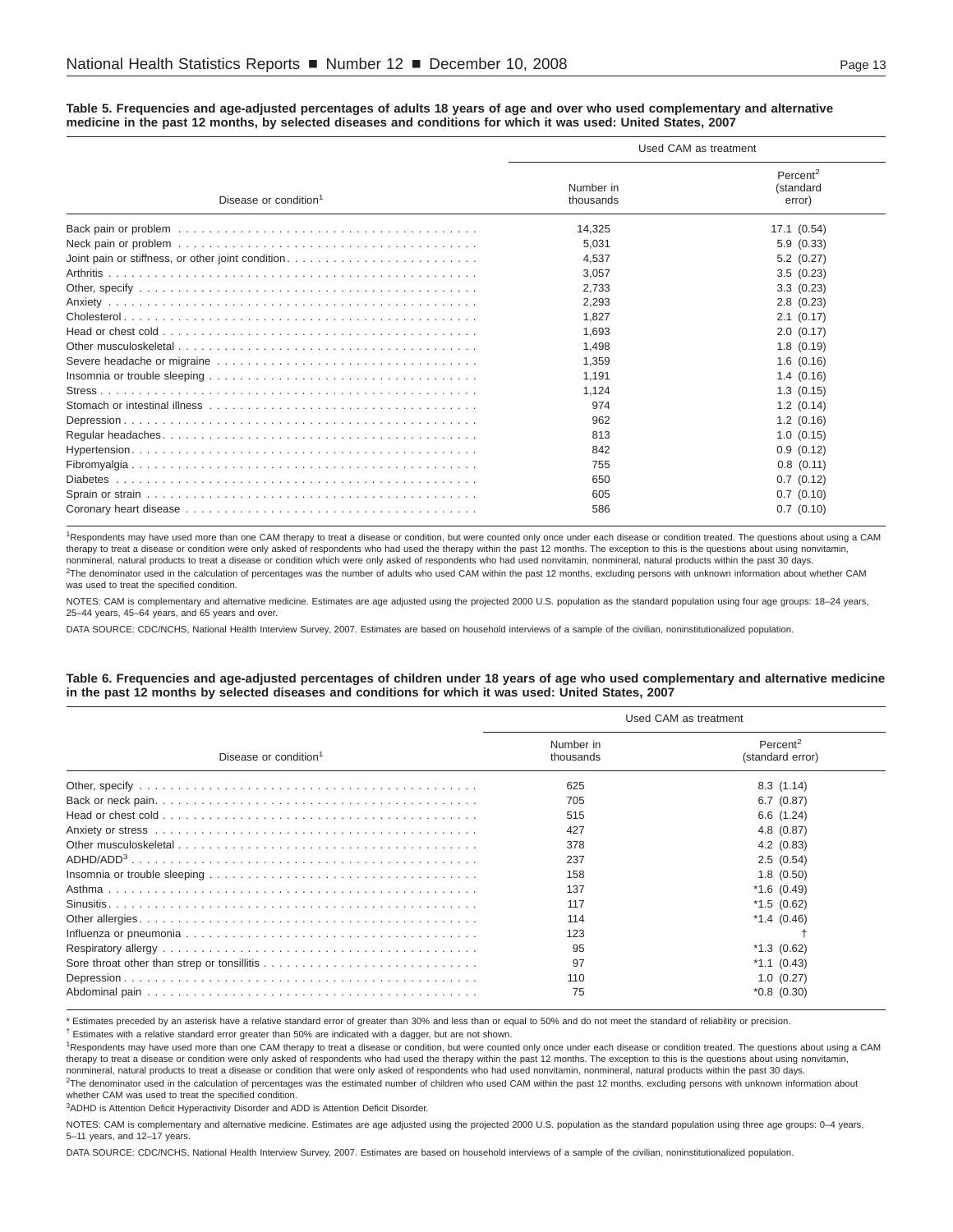#### <span id="page-13-0"></span>Table 7. Age-adjusted percentages of adults 18 years of age and over who used selected complementary and alternative medicine **categories in the past 12 months, by selected characteristics: United States, 2007**

|                                                                     | Complementary and alternative medicine categories |                                                 |                                     |                                                |                                |                                                              |
|---------------------------------------------------------------------|---------------------------------------------------|-------------------------------------------------|-------------------------------------|------------------------------------------------|--------------------------------|--------------------------------------------------------------|
| Characteristic                                                      | All CAM <sup>1</sup>                              | Biologically<br>based<br>therapies <sup>2</sup> | Mind-body<br>therapies <sup>3</sup> | Alternative<br>medical<br>systems <sup>4</sup> | Energy<br>healing<br>therapy   | Manipulative<br>and body-<br>based<br>therapies <sup>5</sup> |
|                                                                     |                                                   |                                                 | Percents (standard errors)          |                                                |                                |                                                              |
|                                                                     | 38.3 ( 0.50)                                      | 19.9 ( 0.39)                                    | 19.2 ( 0.38)                        | 3.4(0.16)                                      | 0.5(0.06)                      | 15.2 (0.34)                                                  |
| Sex <sup>7</sup>                                                    |                                                   |                                                 |                                     |                                                |                                |                                                              |
|                                                                     | 33.5 ( 0.63)                                      | 17.8 ( 0.50)                                    | 14.4(0.44)                          | 2.7(0.18)                                      | 0.4(0.08)                      | 12.2(0.39)                                                   |
|                                                                     | 42.8 ( 0.61)                                      | 21.9 ( 0.50)                                    | 23.8 ( 0.53)                        | 4.2(0.23)                                      | $0.7$ $(0.08)$                 | 18.1 (0.46)                                                  |
| Age                                                                 |                                                   |                                                 |                                     |                                                |                                |                                                              |
|                                                                     | 36.3 ( 1.14)                                      | 15.9 ( 0.86)                                    | 21.3 ( 0.92)                        | 3.2(0.41)                                      | $*0.3$ (0.10)                  | $15.1$ $(0.85)$                                              |
|                                                                     | 39.6 ( 0.96)                                      | 19.8 ( 0.77)                                    | 19.9 (0.81)                         | 3.6(0.34)                                      | 0.5(0.11)                      | 17.2 (0.70)                                                  |
|                                                                     | 40.1 ( 0.97)                                      | 20.4 ( 0.79)                                    | 19.7(0.81)                          | 4.6(0.38)                                      | $0.8$ $(0.21)$                 | 17.4 (0.69)                                                  |
|                                                                     | 44.1 ( 1.14)                                      | 24.2 ( 0.92)                                    | 22.9 ( 1.00)                        | 4.9(0.40)                                      | 1.0(0.16)                      | 17.3 (0.78)                                                  |
|                                                                     | 41.0 ( 1.21)                                      | 25.4 ( 1.07)                                    | 17.3 ( 0.88)                        | 2.8(0.34)                                      | 0.5(0.14)                      | 13.8 (0.80)                                                  |
|                                                                     | 32.1 ( 1.11)                                      | 19.3 ( 0.92)                                    | 11.9(0.69)                          | 1.8(0.31)                                      | Ť                              | 9.9(0.70)                                                    |
|                                                                     | 24.2 ( 2.32)                                      | 13.7 ( 1.89)                                    | 9.8(1.58)                           | *1.9 (0.86)                                    | $^{\dagger}$                   | 7.0(1.38)                                                    |
| Race and ethnicity <sup>7</sup>                                     |                                                   |                                                 |                                     |                                                |                                |                                                              |
|                                                                     | 23.7 ( 0.95)                                      | $11.8$ ( $0.68$ )                               | $10.6$ ( $0.63$ )                   | 3.0(0.33)                                      | $*0.1(0.03)$                   | $6.7$ $(0.50)$                                               |
| Non-Hispanic black or African American, single race                 | 43.1 ( 0.61)<br>25.5 ( 0.93)                      | 22.7 ( 0.49)                                    | 21.4 ( 0.49)                        | 3.7(0.21)                                      | 0.7(0.08)                      | 18.7 (0.45)                                                  |
| Non-Hispanic American Indian or Alaska Native, single race          | 50.3 (4.63)                                       | 12.3(0.72)<br>23.7 (4.09)                       | 14.8 ( 0.76)<br>23.3 ( 5.68)        | 1.4(0.24)<br>$*13.2$ (5.84)                    | $*0.2$ (0.07)                  | 6.5(0.52)<br>13.4 (3.12)                                     |
| Non-Hispanic Asian, single race                                     | 39.9 ( 2.07)                                      | 19.6 ( 1.62)                                    | 23.4 ( 1.42)                        | 5.4 (0.79)                                     | $*0.3$ (0.14)                  | $11.1$ $(1.32)$                                              |
| Non-Hispanic Native Hawaiian or Other Pacific Islander, single race | 43.2 (12.60)                                      | *26.1 (11.79)                                   | *24.5 (12.01)                       | t                                              | $^{\dagger}$                   | $\ddagger$                                                   |
| Hispanic or Latino origin <sup>7</sup>                              |                                                   |                                                 |                                     |                                                |                                |                                                              |
|                                                                     | 29.7 (2.95)                                       | 14.2 ( 2.36)                                    | 16.8 ( 2.42)                        | $*2.4(0.80)$                                   | t                              | 7.6 (1.48)                                                   |
|                                                                     | 18.2 ( 1.48)                                      | 8.9(1.03)                                       | 6.9(0.95)                           | 3.9(0.71)                                      | t                              | 4.1 (0.63)                                                   |
|                                                                     | 27.4 ( 2.05)                                      | 14.0 ( 1.59)                                    | 11.6(1.43)                          | $2.1$ (0.57)                                   | $\overline{\phantom{0}}$       | 7.9(1.08)                                                    |
| Cuban or Cuban American                                             | 22.9 (3.71)                                       | 11.2(2.84)                                      | 14.1 (3.08)                         | $^{\dagger}$                                   | $\overline{\phantom{a}}$       | 8.5(2.07)                                                    |
|                                                                     | 28.2 (4.31)                                       | 12.3(3.61)                                      | 18.5 (3.77)                         | $^{\dagger}$                                   | $\overline{\phantom{0}}$       | $*5.3$ (2.15)                                                |
|                                                                     | 23.4 ( 2.15)                                      | 12.8 ( 1.79)                                    | 10.0(1.36)                          | 3.5(0.93)                                      | $^{+}$                         | 7.4 (1.23)                                                   |
| Education <sup>8</sup>                                              |                                                   |                                                 |                                     |                                                |                                |                                                              |
|                                                                     | 20.8 ( 0.90)                                      | 9.8(0.64)                                       | 7.6 ( 0.56)                         | 2.1(0.36)                                      | Ť                              | 6.4(0.58)                                                    |
|                                                                     | 31.0 ( 0.85)                                      | 16.3(0.60)                                      | 12.1(0.53)                          | 2.0(0.22)                                      | 0.4(0.10)                      | 11.5(0.58)                                                   |
|                                                                     | 45.0 ( 1.08)<br>47.2 ( 1.39)                      | 24.4 ( 0.94)<br>24.9 ( 1.17)                    | 22.0 ( 0.84)<br>24.3 ( 1.26)        | 4.3(0.43)<br>3.6(0.46)                         | $0.7$ $(0.14)$<br>$*0.5(0.17)$ | 18.0 (0.85)<br>18.2 (1.00)                                   |
|                                                                     | 49.6 (1.05)                                       | 27.5 ( 0.96)                                    | 25.5 ( 0.85)                        | 5.4(0.42)                                      | $0.8$ $(0.13)$                 | 20.7 (0.84)                                                  |
|                                                                     | 55.4 ( 1.34)                                      | 30.1 ( 1.24)                                    | 34.2 ( 1.34)                        | 6.1(0.66)                                      | 1.2(0.28)                      | 23.6 (1.15)                                                  |
| Poverty status <sup>7,10</sup>                                      |                                                   |                                                 |                                     |                                                |                                |                                                              |
|                                                                     | 28.9 ( 1.02)                                      | 13.7 ( 0.78)                                    | $16.5$ ( $0.84$ )                   | $3.2 \ (0.47)$                                 | $*0.5(0.16)$                   | 8.4(0.60)                                                    |
|                                                                     | 30.9 ( 1.01)                                      | 15.6 ( 0.76)                                    | 16.0(0.81)                          | 2.6(0.35)                                      | 0.5(0.13)                      | $10.1$ $(0.63)$                                              |
|                                                                     | 43.3 ( 0.64)                                      | 23.0 ( 0.52)                                    | 21.6 ( 0.50)                        | 3.9(0.21)                                      | 0.6(0.08)                      | 18.1 (0.45)                                                  |
| Health insurance <sup>11</sup>                                      |                                                   |                                                 |                                     |                                                |                                |                                                              |
| Under 65 years:                                                     |                                                   |                                                 |                                     |                                                |                                |                                                              |
|                                                                     | 42.7 ( 0.65)                                      | 21.3 ( 0.49)                                    | 22.0 ( 0.53)                        | 3.9(0.22)                                      | 0.6(0.09)                      | 19.0 (0.51)                                                  |
|                                                                     | 30.6 ( 1.19)                                      | 14.9 ( 0.85)                                    | 18.7 ( 0.99)                        | 2.6(0.33)                                      | $*0.3(0.11)$                   | 9.6(0.70)                                                    |
|                                                                     | 31.5 ( 0.97)                                      | 17.0 ( 0.76)                                    | 16.2 ( 0.78)                        | 4.0(0.41)                                      | $0.7$ $(0.14)$                 | 9.8(0.68)                                                    |
| 65 years and over:                                                  | 37.1 ( 1.21)                                      | 23.4 ( 1.06)                                    |                                     |                                                |                                |                                                              |
|                                                                     | 29.1 ( 1.30)                                      | $17.2$ ( $1.11$ )                               | $14.2$ ( 0.82)<br>11.5(0.84)        | 2.0(0.34)<br>1.7(0.36)                         | Ť<br>$^{\dagger}$              | $11.7$ $(0.80)$<br>8.2 (0.78)                                |
|                                                                     | $*11.1(4.91)$                                     | Ť                                               | Ť                                   |                                                |                                |                                                              |
| Marital status <sup>7</sup>                                         |                                                   |                                                 |                                     |                                                |                                |                                                              |
|                                                                     | 36.0 ( 1.05)                                      | 18.6 ( 0.87)                                    | 20.8 ( 0.89)                        | 3.8(0.39)                                      | $0.8$ $(0.16)$                 | 13.5 (0.67)                                                  |
|                                                                     | 37.6 ( 0.71)                                      | 19.0(0.50)                                      | 17.5 ( 0.55)                        | $3.2 \ (0.20)$                                 | 0.4(0.07)                      | 15.0(0.49)                                                   |
|                                                                     | 38.1 ( 1.83)                                      | 21.0 ( 1.62)                                    | 20.7 ( 1.60)                        | $4.1$ (0.87)                                   | 1.1(0.33)                      | 15.8 (1.49)                                                  |
|                                                                     | 38.5 ( 1.48)                                      | 20.4 ( 1.01)                                    | 20.3 ( 1.10)                        | 2.9(0.30)                                      | 0.7(0.13)                      | 16.4 (1.24)                                                  |
|                                                                     | 26.1 ( 2.98)                                      | 12.5(1.81)                                      | 14.7(2.10)                          | 1.6(0.39)                                      | Ť                              | $8.2$ (2.13)                                                 |

See footnotes at end of table.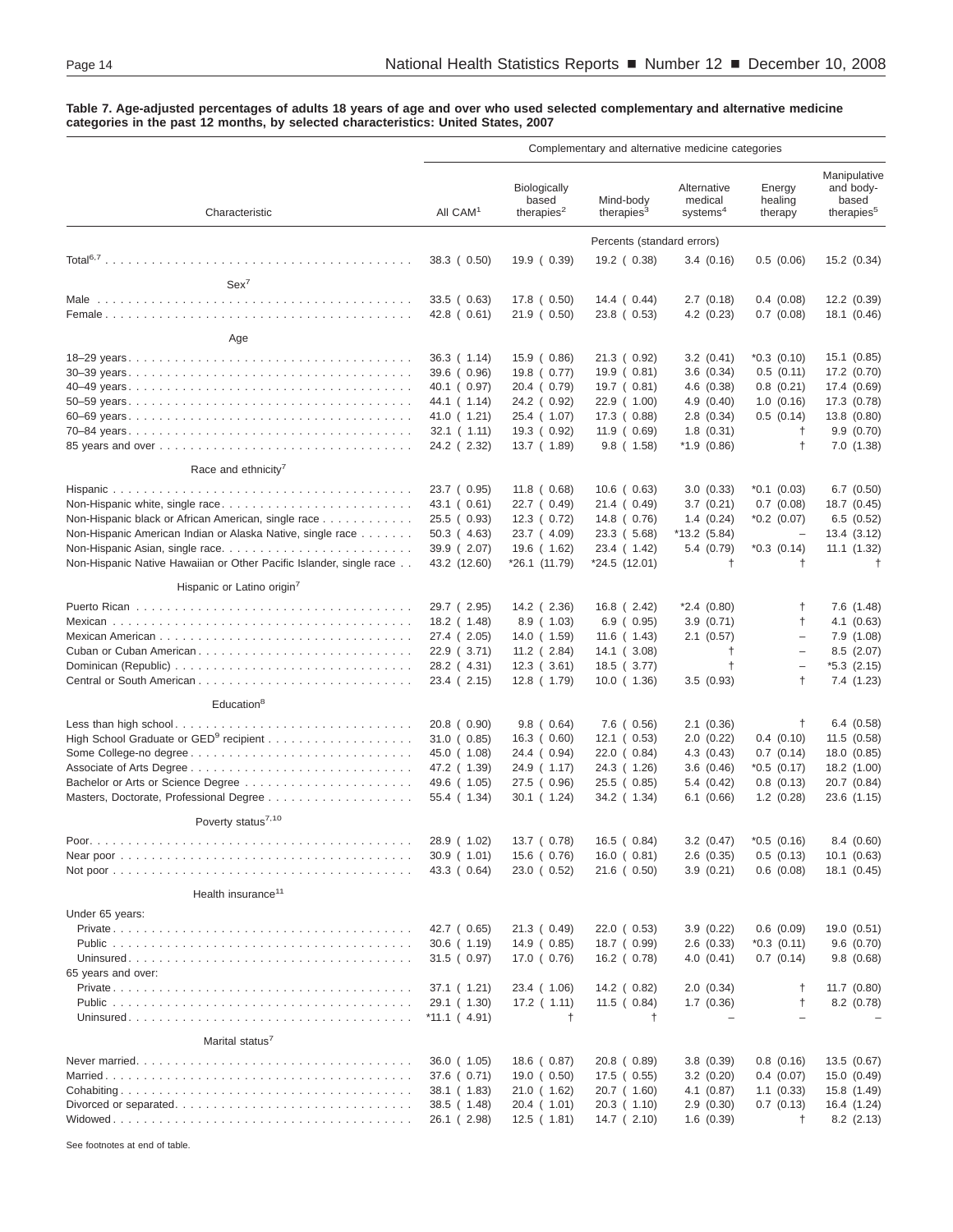#### Table 7. Age-adjusted percentages of adults 18 years of age and over who used selected complementary and alternative medicine **categories in the past 12 months, by selected characteristics: United States, 2007—Con.**

|                                                                                                        | Complementary and alternative medicine categories                       |                                                                        |                                                                         |                                                                         |                                                                            |                                                                          |
|--------------------------------------------------------------------------------------------------------|-------------------------------------------------------------------------|------------------------------------------------------------------------|-------------------------------------------------------------------------|-------------------------------------------------------------------------|----------------------------------------------------------------------------|--------------------------------------------------------------------------|
| Characteristic                                                                                         | All CAM <sup>1</sup>                                                    | <b>Biologically</b><br>based<br>therapies <sup>2</sup>                 | Mind-body<br>therapies <sup>3</sup>                                     | Alternative<br>medical<br>systems <sup>4</sup>                          | Energy<br>healing<br>therapy                                               | Manipulative<br>and body-<br>based<br>therapies <sup>5</sup>             |
| Region <sup>7</sup>                                                                                    |                                                                         |                                                                        | Percents (standard errors)                                              |                                                                         |                                                                            |                                                                          |
|                                                                                                        | 38.0 (0.95)<br>41.4 (1.08)<br>32.5 (0.84)<br>44.6 (1.02)                | 18.2 (0.72)<br>20.4 (0.76)<br>17.7 (0.68)<br>24.4 (0.88)               | 21.1 (0.82)<br>20.6 (0.81)<br>15.0 (0.59)<br>23.2 (0.85)                | 3.8(0.32)<br>2.8(0.29)<br>2.4(0.23)<br>5.6(0.43)                        | 0.8(0.20)<br>0.5(0.10)<br>$0.3$ $(0.07)$<br>0.9(0.12)                      | 15.0 (0.67)<br>17.9 (0.87)<br>11.5(0.48)<br>18.4 (0.68)                  |
| Leisure-time physical activity <sup>7,12</sup>                                                         |                                                                         |                                                                        |                                                                         |                                                                         |                                                                            |                                                                          |
| Engage in some activity but less than regular                                                          | 23.6 (0.64)<br>43.3 (0.80)<br>51.5 (0.80)                               | 11.5(0.42)<br>22.5 (0.68)<br>28.1 (0.71)                               | 9.8(0.41)<br>22.4 (0.64)<br>27.5 (0.71)                                 | $2.2$ $(0.19)$<br>3.6(0.28)<br>4.8 (0.32)                               | $0.2$ (0.06)<br>$0.7$ $(0.11)$<br>$0.8$ $(0.11)$                           | 8.5(0.43)<br>16.8 (0.57)<br>21.7 (0.65)                                  |
| Body weight status <sup>7,13</sup>                                                                     |                                                                         |                                                                        |                                                                         |                                                                         |                                                                            |                                                                          |
|                                                                                                        | 31.4 (2.97)<br>41.0 (0.71)<br>37.3 (0.79)<br>37.6 (0.81)                | $16.7$ $(2.40)$<br>20.7 (0.60)<br>19.0 (0.57)<br>21.2 (0.71)           | 17.0(2.17)<br>21.6 (0.58)<br>18.4 (0.66)<br>17.8 (0.63)                 | $*3.4(1.15)$<br>4.7 (0.29)<br>2.7(0.22)<br>2.9(0.27)                    | $\overline{\phantom{0}}$<br>$0.7$ $(0.10)$<br>0.5(0.09)<br>0.5(0.10)       | 8.6(1.62)<br>17.8 (0.54)<br>14.6 (0.52)<br>13.3 (0.56)                   |
| Lifetime cigarette smoking status <sup>7,14</sup>                                                      |                                                                         |                                                                        |                                                                         |                                                                         |                                                                            |                                                                          |
|                                                                                                        | 35.6 (1.04)<br>48.1 (1.06)<br>36.0 (0.60)                               | 17.0 (0.79)<br>26.8 (0.90)<br>18.6 (0.45)                              | 19.4 (0.80)<br>24.7 (0.94)<br>17.8 (0.45)                               | 2.4(0.29)<br>4.8 (0.43)<br>3.3(0.20)                                    | 0.5(0.11)<br>0.9(0.21)<br>0.5(0.06)                                        | 12.8 (0.66)<br>19.2 (0.81)<br>14.8(0.41)                                 |
| Lifetime alcohol drinking status <sup>7,15</sup>                                                       |                                                                         |                                                                        |                                                                         |                                                                         |                                                                            |                                                                          |
|                                                                                                        | 23.5 (0.82)<br>37.6 (1.29)<br>44.6 (0.70)<br>45.4 (1.04)                | 11.1(0.58)<br>19.3 (0.99)<br>23.7 (0.60)<br>24.2 (0.87)                | 11.0 (0.57)<br>19.8 (1.02)<br>23.0 (0.56)<br>22.3 (0.83)                | $2.2$ (0.28)<br>3.2(0.38)<br>4.0(0.25)<br>3.8(0.37)                     | 0.3(0.08)<br>$*0.4(0.15)$<br>$0.7$ $(0.10)$<br>$0.7$ $(0.13)$              | 7.5(0.47)<br>12.8(0.83)<br>18.3(0.51)<br>19.3 (0.75)                     |
| Hospitalized in the last year <sup>7</sup>                                                             |                                                                         |                                                                        |                                                                         |                                                                         |                                                                            |                                                                          |
|                                                                                                        | 42.1 (1.43)<br>37.9 (0.51)                                              | $20.2$ $(1.16)$<br>19.9 (0.40)                                         | 23.7 (1.26)<br>18.8 (0.39)                                              | 3.4(0.50)<br>3.4(0.16)                                                  | $*0.4(0.14)$<br>0.6(0.06)                                                  | $16.2$ $(1.10)$<br>$15.1$ $(0.34)$                                       |
| Number of health conditions <sup>7,16</sup>                                                            |                                                                         |                                                                        |                                                                         |                                                                         |                                                                            |                                                                          |
| $1-2$ conditions $\ldots \ldots \ldots \ldots \ldots \ldots \ldots \ldots \ldots \ldots \ldots \ldots$ | 21.3 (0.93)<br>33.3 (0.84)<br>42.3 (0.85)<br>53.8 (0.91)                | 10.0 (0.68)<br>16.5(0.63)<br>22.8 (0.72)<br>28.4 (0.80)                | 9.8(0.72)<br>$16.2$ $(0.63)$<br>19.5 (0.66)<br>30.6 (0.86)              | 1.4(0.22)<br>$2.2$ $(0.22)$<br>3.9(0.31)<br>$5.7$ $(0.42)$              | $*0.1(0.05)$<br>$0.2$ (0.06)<br>$0.7$ $(0.13)$<br>$1.1$ (0.17)             | 7.5(0.53)<br>12.5(0.53)<br>18.1 (0.70)<br>22.1 (0.76)                    |
| Number of visits to a doctor in past 12 months <sup>7</sup>                                            |                                                                         |                                                                        |                                                                         |                                                                         |                                                                            |                                                                          |
|                                                                                                        | 24.5 (0.94)<br>32.3 (0.96)<br>39.4 (0.86)<br>47.2 (0.93)<br>53.4 (1.15) | 13.0(0.67)<br>16.8 (0.78)<br>20.9 (0.72)<br>25.1 (0.81)<br>25.3 (1.00) | 13.2 (0.73)<br>14.7 (0.70)<br>19.7 (0.69)<br>23.8 (0.79)<br>28.8 (1.07) | 2.0(0.26)<br>2.7(0.31)<br>$3.1 \ (0.28)$<br>4.2(0.36)<br>$6.7$ $(0.57)$ | 0.4(0.11)<br>$0.3$ $(0.08)$<br>0.5(0.10)<br>$0.7$ $(0.14)$<br>$1.2$ (0.23) | 6.0(0.43)<br>$10.7$ $(0.64)$<br>15.0(0.60)<br>20.6 (0.74)<br>28.3 (1.09) |
| Delayed conventional care because of worry about cost7                                                 |                                                                         |                                                                        |                                                                         |                                                                         |                                                                            |                                                                          |
|                                                                                                        | 48.2 (1.38)<br>37.0 (0.51)                                              | 26.3 (1.15)<br>19.1 (0.39)                                             | 27.7 (1.29)<br>18.2 (0.39)                                              | 5.6 (0.56)<br>$3.2 \ (0.16)$                                            | $1.1$ (0.18)<br>0.5(0.06)                                                  | 17.6 (1.02)<br>14.9 (0.36)                                               |
| Did not receive conventional care because could not afford it <sup>7</sup>                             |                                                                         |                                                                        |                                                                         |                                                                         |                                                                            |                                                                          |
|                                                                                                        | 46.1 (1.50)<br>37.5 (0.51)                                              | 24.8 (1.31)<br>19.4 (0.40)                                             | 26.3 (1.36)<br>18.5(0.39)                                               | 4.9 (0.54)<br>3.3(0.17)                                                 | $1.1$ (0.20)<br>0.5(0.06)                                                  | 16.7 (1.19)<br>15.0 (0.36)                                               |
| Usual place for health care <sup>7</sup>                                                               |                                                                         |                                                                        |                                                                         |                                                                         |                                                                            |                                                                          |
|                                                                                                        | 39.1 (0.53)<br>32.5 (1.23)                                              | 20.1 (0.41)<br>18.1 (1.01)                                             | 19.6(0.41)<br>17.2(0.91)                                                | 3.5(0.17)<br>$3.2$ $(0.37)$                                             | 0.5(0.06)<br>$0.8$ $(0.20)$                                                | 15.9(0.38)<br>10.9(0.70)                                                 |

\* Estimates preceded by an asterisk have a relative standard error of greater than 30% and less than or equal to 50% and do not meet the standard of reliability or precision.

† Estimates with a relative standard error greater than 50% are indicated with a dagger, but are not shown.

– Quantity zero.

<sup>1</sup>All CAM includes acupuncture; ayurveda; homeopathic treatment; naturopathy; traditional healers, chelation therapy; nonvitamin, nonmineral, natural products; diet-based therapies; chiropractic or osteopathic manipulation; massage; movement therapies; biofeedback; meditation; guided imagery; progressive relaxation; deep breathing exercises; hypnosis; yoga; tai chi; qi gong; and energy healing therapy.

2 Biologically based therapies include chelation therapy; nonvitamin, nonmineral, natural products; and diet-based therapies.

<sup>2</sup>Biologically based therapies include chelation therapy; nonvitamin, nonmineral, natural products; and diet-based therapies.<br><sup>3</sup>Mind-body therapies include biofeedback; meditation; guided imagery; progressive relaxation;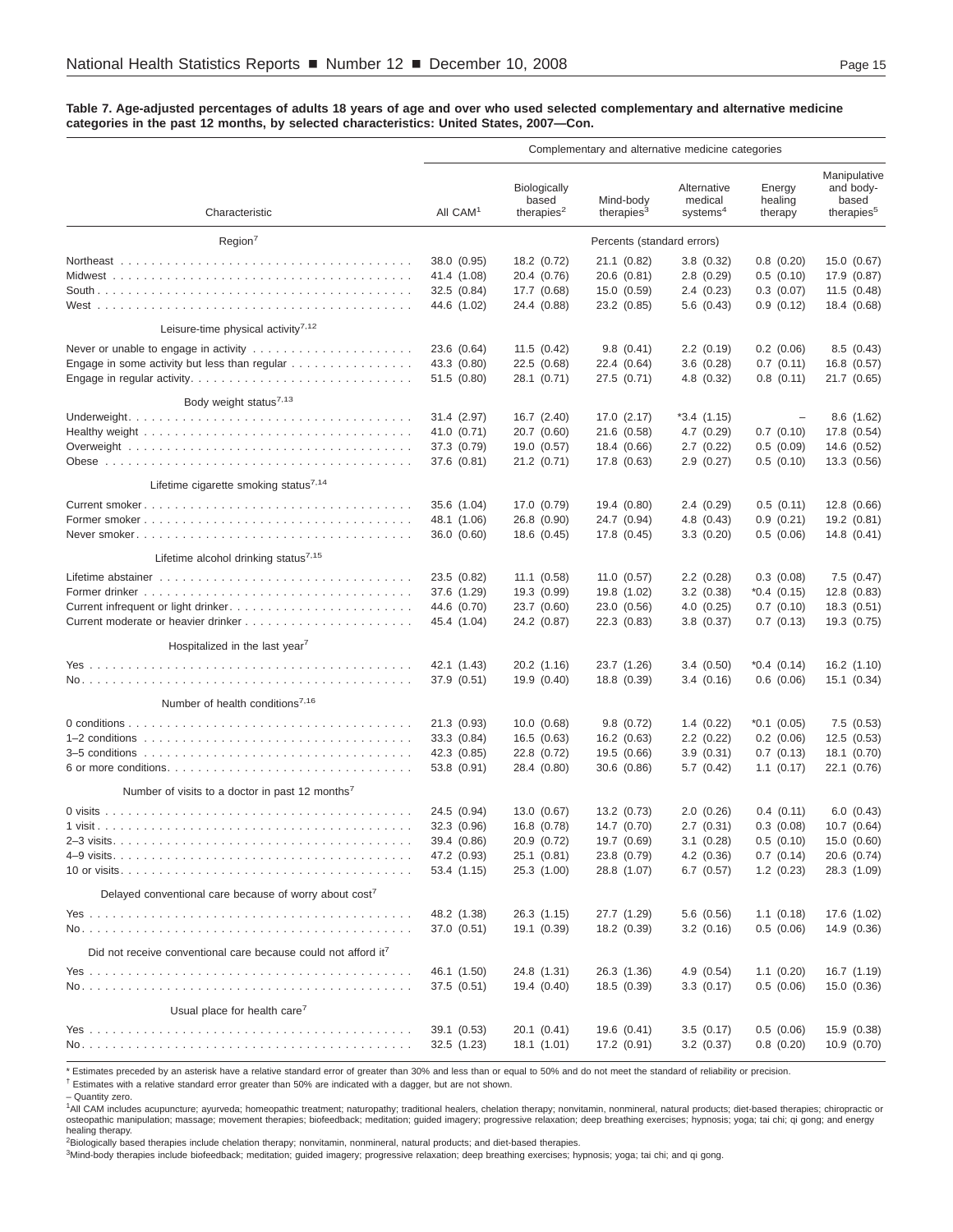<span id="page-15-0"></span>

4 Alternative medical systems include acupuncture; ayurveda; homeopathic treatment; naturopathy; and traditional healers.

<sup>5</sup>Manipulative and body based therapies include chiropractic or osteopathic manipulation; massage; and movement therapies.

°Manipulative and body based therapies include chiropractic or osteopathic manipulation; massage; and movement therapies.<br><sup>6</sup>Total includes other races and ethnicities not shown separately and persons the man beaded and th due to cost, and usual place of care.

7 Estimates are age adjusted using the projected 2000 U.S. population as the standard population using four age groups: 18–24 years, 25–44 years, 45–64 years, and 65 years and over.

<sup>8</sup>Education is shown only for persons 25 years and over. Estimates are age adjusted to the projected 2000 U.S. population as the standard population using three age groups: 25–44 years, 45–64 years, 65 years and over.<br><sup>9</sup>GED is General Education Development high school equivalency diploma.

<sup>y</sup>GED is General Education Development high school equivalency diploma.<br><sup>10</sup>Poverty status is based on family income and family size using the Census Bureau's poverty threshold on Censhold. One poverty threshold. "Near po

™Poverty status is based on family income and family size using the Census Bureau's poverty thresholds for 2006. "Poor" persons are defined as below the poverty threshold. "Near poor"<br>persons have incomes of 100% to less category in the hierarchy. Persons under age 65 years and those age 65 years and over were classified separately because of the prominence of Medicare coverage in the older population. The category "Private" includes persons who had any type of private coverage either alone or in combination with other coverage. For example, for persons age 65 years and over, "Private" includes category "Private" includes persons who had any type of private coverage either alone or in combination with other coverage. For example, for persons age 65 years and over, "Private" includes<br>persons with only private or p or had only a private plan that paid for one type of service such as accidents or dental care (see Definition of terms for more details). Estimates are age-adjusted to the projected 2000 U.S.<br>population as the standard pop (65–74 years and 75 years and over).

<sup>12</sup>Leisure-time physical activity: "Never or unable to engage in activity" includes adults who did not engage in any sessions of light or moderate (causes light sweating or a slight to moderate <sup>1/</sup>Leisure-time physical activity: "Never or unable to engage in activity" includes adults who did not engage in any sessions of light or moderate (causes light sweating or a slight to moderate here the physical activity: <sup>13</sup>Body weight status was based on Body Mass Index (BMI) calculated using self-reported height and weight. The formula for BMI is kilograms/meters<sup>2</sup>. "Underweight" is defined as a BMI of less<br>than 18.5; "Healthy weight" is defined as a BMI of greater than or equal to 30.

is defined as a BMI of greater than or equal to 30.<br><sup>14</sup>Lifetime cigarette smoking status: "Current smokers" have smoked at least 100 cigarettes in their lifetime and currently smoke every day or some days; "Former smokers 100 cigarettes in their lifetime, but currently do not smoke at all; ''Never smokers'' have never smoked at all or smoked less than 100 cigarettes in their lifetime.

100 cigarettes in their lifetime, but currently do not smoke at all; "Never smokers" have never smoked at all or smoked less than 100 cigarettes in their lifetime.<br><sup>15</sup>Lifetime alcohol drinking status: "Lifetime abstainers

or more drinks in their lifetime, drank alcohol in the past year, and drank more than 3 drinks per week, on average. <sup>16</sup>Number of health conditions is a count variable of approximately 55 chronic and nonchronic conditions found in the 2007 NHIS. These include conditions of the cardio-pulmonary, respiratory, musculoskeletal, gastrointestinal, neurological, and endocrine systems.

NOTES: CAM is complementary and alternative medicine. The denominators for statistics shown exclude persons with unknown CAM information.

DATA SOURCE: CDC/NCHS, National Health Interview Survey, 2007. Estimates are based on household interviews of a sample of the civilian, noninstitutionalized population.

#### Table 8. Age-adjusted percentages of children under 18 years of age who used selected complementary and alternative medicine **categories in the past 12 months, by selected characteristics: United States, 2007—Con.**

| Biologically<br>Alternative<br>Energy<br>based<br>Mind-body<br>medical<br>healing<br>All CAM <sup>1</sup><br>therapies <sup>2</sup><br>Characteristic<br>therapies <sup>3</sup><br>systems <sup>4</sup><br>therapy | Manipulative<br>and body-based<br>therapies <sup>5</sup> |
|--------------------------------------------------------------------------------------------------------------------------------------------------------------------------------------------------------------------|----------------------------------------------------------|
| Percents (standard errors)                                                                                                                                                                                         |                                                          |
| 4.7(0.34)<br>2.6(0.29)<br>11.8(0.46)<br>4.3(0.28)<br>$0.2$ (0.05)                                                                                                                                                  | 3.7(0.27)                                                |
| Sex <sup>7</sup>                                                                                                                                                                                                   |                                                          |
| 11.0(0.66)<br>4.8(0.53)<br>3.8(0.40)<br>2.4(0.41)<br>$*0.2$ (0.06)<br>4.9(0.38)<br>$*0.3(0.08)$<br>12.6(0.61)<br>4.6(0.40)<br>2.8(0.36)                                                                            | 3.2(0.35)<br>4.2(0.39)                                   |
| Age                                                                                                                                                                                                                |                                                          |
| 7.6(0.62)<br>3.2(0.42)<br>1.9(0.32)<br>2.9(0.40)<br>$*0.3(0.13)$<br>$10.7$ $(0.74)$<br>4.3(0.49)<br>3.9(0.40)<br>2.5(0.45)<br>$*0.2$ (0.09)<br>16.4 (0.90)<br>6.3(0.63)<br>6.8(0.64)<br>2.5(0.44)<br>$*0.2$ (0.07) | 2.1(0.41)<br>2.8(0.39)<br>5.9(0.56)                      |
| Race <sup>7</sup>                                                                                                                                                                                                  |                                                          |
| 12.8 (0.56)<br>5.2(0.41)<br>4.4(0.33)<br>2.8(0.35)<br>$*0.2$ (0.06)<br>5.9(0.75)<br>1.7(0.37)<br>3.0(0.58)<br>1.4(0.38)<br>$^{\dagger}$                                                                            | 4.4(0.34)<br>$*0.8$ (0.26)                               |
| Hispanic or Latino origin <sup>7</sup>                                                                                                                                                                             |                                                          |
| 2.8(0.45)<br>2.8(0.41)<br>2.5(0.47)<br>$*0.3$ (0.13)<br>7.9(0.73)<br>2.7(0.33)<br>12.8 (0.56)<br>5.2(0.41)<br>4.7(0.33)<br>$0.2$ $(0.06)$                                                                          | 1.9(0.37)<br>4.1(0.33)                                   |
| Family structure <sup>7</sup>                                                                                                                                                                                      |                                                          |
| 12.7 (0.59)<br>$5.2$ (0.45)<br>4.3(0.33)<br>2.7(0.34)<br>$*0.2$ (0.06)<br>9.6(0.80)<br>$*0.5(0.17)$<br>3.3(0.47)<br>4.8(0.61)<br>$2.2$ (0.43)                                                                      | $4.2$ (0.35)<br>2.5(0.38)                                |
| Parent's education <sup>7</sup>                                                                                                                                                                                    |                                                          |
| 1.7(0.45)<br>$*1.5(0.46)$<br>4.8(0.69)<br>1.9(0.42)<br>8.0(0.73)<br>2.8(0.46)<br>2.3(0.39)<br>1.7(0.43)<br>$\ddagger$<br>14.7 (0.66)<br>6.1(0.49)<br>5.6(0.41)<br>3.2(0.40)<br>$0.2$ (0.06)                        | $*1.3(0.38)$<br>2.5(0.41)<br>4.6(0.39)                   |
| Poverty status <sup>7,9</sup>                                                                                                                                                                                      |                                                          |
| 2.2(0.44)<br>$2.2$ (0.54)<br>7.0(0.81)<br>3.2(0.51)<br>Ť<br>$2.2$ (0.48)<br>$\ddagger$<br>9.3(0.91)<br>4.1(0.64)<br>2.4(0.54)<br>14.6 (0.69)<br>6.0(0.52)<br>$5.7$ $(0.42)$<br>2.9(0.41)<br>$*0.3(0.09)$           | 1.4(0.39)<br>2.7(0.47)<br>4.9(0.40)                      |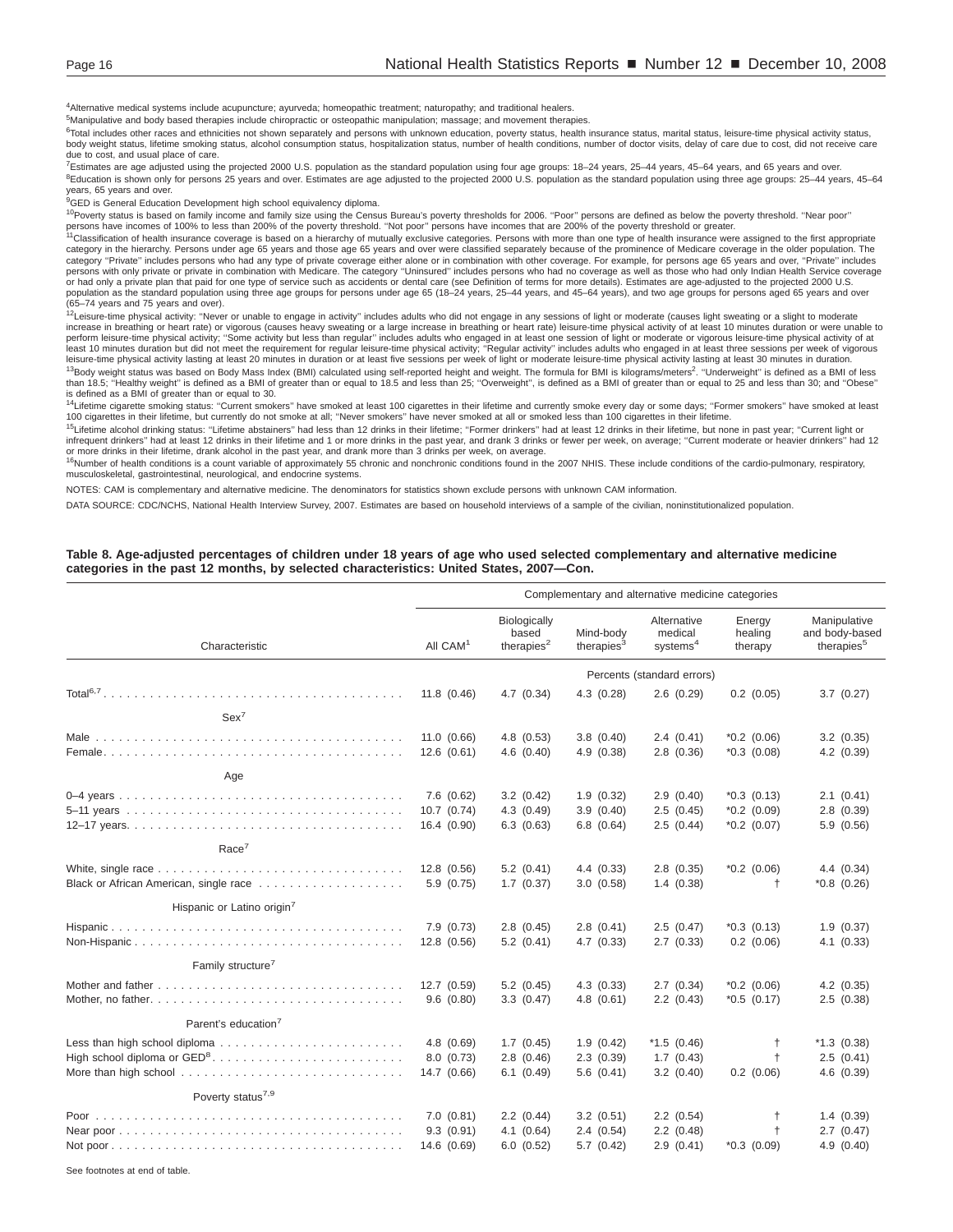#### Table 8. Age-adjusted percentages of children under 18 years of age who used selected complementary and alternative medicine **categories in the past 12 months, by selected characteristics: United States, 2007—Con.**

|                                                                            | Complementary and alternative medicine categories |                                                 |                                     |                                                |                              |                                                          |
|----------------------------------------------------------------------------|---------------------------------------------------|-------------------------------------------------|-------------------------------------|------------------------------------------------|------------------------------|----------------------------------------------------------|
| Characteristic                                                             | All CAM <sup>1</sup>                              | Biologically<br>based<br>therapies <sup>2</sup> | Mind-body<br>therapies <sup>3</sup> | Alternative<br>medical<br>systems <sup>4</sup> | Energy<br>healing<br>therapy | Manipulative<br>and body-based<br>therapies <sup>5</sup> |
| Health insurance <sup>7,10</sup>                                           |                                                   |                                                 |                                     |                                                |                              |                                                          |
|                                                                            | 13.7 (0.63)                                       | 5.4(0.44)                                       | 5.1(0.38)                           | 2.6(0.35)                                      | $*0.2$ (0.07)                | 4.7(0.40)                                                |
|                                                                            | 8.6(0.72)                                         | 3.1(0.42)                                       | 3.4(0.48)                           | 2.5(0.40)                                      | $*0.2(0.09)$                 | 2.0(0.31)                                                |
|                                                                            | $10.2$ $(1.33)$                                   | 5.3(1.16)                                       | 2.6(0.51)                           | 3.9(1.09)                                      | $^{\dagger}$                 | 2.4 (0.73)                                               |
| Region <sup>7</sup>                                                        |                                                   |                                                 |                                     |                                                |                              |                                                          |
|                                                                            | 12.6(1.13)                                        | 4.2 (0.66)                                      | 5.4 (0.72)                          | 2.0(0.50)                                      | $\ddagger$                   | $4.0$ $(0.71)$                                           |
|                                                                            | 13.6 (1.05)                                       | 4.9 (0.62)                                      | 4.5(0.65)                           | 2.3(0.62)                                      | t                            | 4.5 (0.65)                                               |
|                                                                            | 8.6(0.65)                                         | 3.8(0.48)                                       | 2.9 (0.34)                          | 2.0(0.36)                                      | $*0.3(0.11)$                 | 2.4(0.32)                                                |
|                                                                            | 14.4 (1.00)                                       | 6.4(0.93)                                       | 5.5(0.64)                           | 4.4(0.82)                                      | $*0.3(0.11)$                 | 4.5 (0.59)                                               |
| Number of health conditions <sup>7,11</sup>                                |                                                   |                                                 |                                     |                                                |                              |                                                          |
|                                                                            | 4.0(0.71)                                         | $*1.3(0.51)$                                    | $*1.1$ (0.48)                       | *1.9 (0.62)                                    | $^\dagger$                   | $*1.4(0.50)$                                             |
|                                                                            | 8.5(0.82)                                         | 2.9(0.59)                                       | 3.2(0.56)                           | 1.5(0.33)                                      | $^{\dagger}$                 | 2.3(0.38)                                                |
|                                                                            | 14.1 (1.20)                                       | 6.0(0.69)                                       | 4.8(0.69)                           | 2.9(0.69)                                      | $*0.3$ (0.15)                | 4.2 (0.77)                                               |
|                                                                            | 23.8 (2.09)                                       | 8.8 (1.36)                                      | $10.2$ $(1.11)$                     | 5.6(1.43)                                      | $*0.2$ (0.09)                | 5.4(0.64)                                                |
| Number of doctor visits in past 12 months <sup>7</sup>                     |                                                   |                                                 |                                     |                                                |                              |                                                          |
|                                                                            | 7.7(1.52)                                         | $*4.9(1.49)$                                    | $*2.5(0.79)$                        | $*2.6(1.30)$                                   | $\ddagger$                   | $*1.9(0.76)$                                             |
|                                                                            | $7.8$ $(0.78)$                                    | 3.6(0.52)                                       | $2.1$ $(0.39)$                      | 1.6(0.40)                                      | $^{\dagger}$                 | 1.9(0.39)                                                |
| $2 - 3$ visits                                                             | $11.1$ $(0.67)$                                   | 3.4(0.37)                                       | 4.5 (0.46)                          | 2.6(0.39)                                      | $*0.2$ (0.10)                | 3.1 (0.37)                                               |
|                                                                            | 15.0 (1.04)                                       | 6.0(0.69)                                       | 5.0(0.60)                           | 2.5(0.41)                                      | $*0.2$ (0.08)                | 5.6 (0.67)                                               |
|                                                                            | 28.4 (2.38)                                       | 12.0 (1.67)                                     | 12.9 (1.88)                         | $6.3$ $(1.27)$                                 | $^{\dagger}$                 | 10.0 (1.63)                                              |
| Delayed conventional care because of worry about cost <sup>7</sup>         |                                                   |                                                 |                                     | Percents (standard errors)                     |                              |                                                          |
|                                                                            | 16.9 (2.72)                                       | 7.3(1.83)                                       | 6.6 (1.75)                          | *5.0 (1.86)                                    | Ť                            | $*6.2$ (1.98)                                            |
|                                                                            | 11.6(0.47)                                        | 4.6(0.35)                                       | 4.2 (0.29)                          | 2.6(0.29)                                      | $0.2$ (0.05)                 | 3.6(0.27)                                                |
| Did not receive conventional care because could not afford it <sup>7</sup> |                                                   |                                                 |                                     |                                                |                              |                                                          |
|                                                                            | 19.4 (3.59)                                       | *8.9 (2.70)                                     | 10.4 (2.94)                         | *5.4 (2.45)                                    | $^{\dagger}$                 | $*8.0(2.85)$                                             |
|                                                                            | 11.6(0.47)                                        | 4.6 (0.34)                                      | $4.2$ $(0.28)$                      | 2.6(0.28)                                      | $0.2$ $(0.05)$               | 3.6(0.27)                                                |
| Usual place of care <sup>7</sup>                                           |                                                   |                                                 |                                     |                                                |                              |                                                          |
|                                                                            | 12.0(0.49)                                        | $4.7$ $(0.35)$                                  | 4.5(0.30)                           | 2.6(0.30)                                      | $0.2$ $(0.05)$               | 3.7(0.29)                                                |
|                                                                            | 9.1(1.57)                                         | 4.6 (1.07)                                      | $*1.5(0.46)$                        | $*2.5(1.21)$                                   |                              | 3.1(0.90)                                                |
| Current health status <sup>7</sup>                                         |                                                   |                                                 |                                     |                                                |                              |                                                          |
|                                                                            | 12.0(0.50)                                        | 4.5(0.35)                                       | 4.4 (0.32)                          | 2.4(0.27)                                      | $0.2$ $(0.05)$               | 3.8(0.31)                                                |
|                                                                            | 10.3(1.01)                                        | 5.4(0.82)                                       | 3.3(0.57)                           | 3.3(0.72)                                      | $^{\dagger}$                 | $2.7$ (0.49)                                             |
|                                                                            | 15.4 (3.23)                                       | $*6.4(2.51)$                                    | 8.5(2.43)                           | $*5.2$ (2.00)                                  | $\ddagger$                   | *4.8 (2.11)                                              |
| Family member reporting on child uses CAM7                                 |                                                   |                                                 |                                     |                                                |                              |                                                          |
|                                                                            | 23.9 (1.37)                                       | $10.3$ $(1.10)$                                 | 9.8(0.92)                           | $4.2$ $(0.72)$                                 | $*0.4(0.17)$                 | 7.5(0.82)                                                |
|                                                                            | $5.1$ $(0.57)$                                    | 1.3(0.22)                                       | 1.6(0.38)                           | $1.7$ $(0.34)$                                 | $^{\dagger}$                 | $1.1$ $(0.25)$                                           |
| Relative other than parent or non-relative uses CAM.                       | 16.8 (4.34)                                       | $*8.5(3.34)$                                    | $*10.1(3.29)$                       | $\ddagger$                                     | t                            | $*5.5(2.47)$                                             |
| Relative other than parent or non-relative does not use CAM                | 3.8(1.13)                                         | $\ddagger$                                      | $*1.1$ (0.53)                       | $\ddagger$                                     | $^{\dagger}$                 | $\ddagger$                                               |

\* Estimates preceded by an asterisk have a relative standard error of greater than 30% and less than or equal to 50% and do not meet the standard of reliability or precision.

† Estimates with a relative standard error greater than 50% are indicated with a dagger, but are not shown.

– Quantity zero.

1 All CAM includes acupuncture; ayurveda; homeopathic treatment; naturopathy; traditional healers, chelation therapy; nonvitamin, nonmineral, natural products; diet-based therapies; chiropractic or osteopathic manipulation; massage; movement therapies; biofeedback; meditation; guided imagery; progressive relaxation; deep breathing exercises; hypnosis; yoga; tai chi; qi gong; and energy healing therapy.

2 Biologically based therapies include chelation therapy; nonvitamin, nonmineral, natural products; and diet-based therapies.

3 Mind-body therapies include biofeedback; meditation; guided imagery; progressive relaxation; deep breathing exercises; hypnosis; yoga; tai chi; and qi gong.

4 Alternative medical systems include acupuncture; ayurveda; homeopathic treatment; naturopathy; and traditional healers.

<sup>5</sup>Manipulative and body based therapies include chiropractic or osteopathic manipulation; massage; and movement therapies.

<sup>6</sup>Total includes other races and ethnicities not shown separately and persons with unknown poverty status, health insurance status, and number of doctor visits.

7 Estimates are age adjusted using the projected 2000 U.S. population as the standard population using three age groups: 0–4 years, 5–11 years, 12–17 years.

<sup>8</sup>GED is General Education Development high school equivalency diploma.

<sup>9</sup>Poverty status is based on family income and family size using the Census Bureau's poverty thresholds for 2006. "Poor" persons are defined as below the poverty threshold. "Near poor" persons<br>have incomes of 100% to less

<sup>10</sup>Classification of health insurance coverage is based on a hierarchy of mutually exclusive categories. Persons with more than one type of health insurance were assigned to the first appropriate category in the hierarchy. The category "Uninsured" includes persons who had no coverage as well as those who had only Indian Health Service coverage or had only a private plan that paid for one type of service such as accidents or dental care (see Definition of terms for more details).

<sup>11</sup>Number of health conditions is a count variable of approximately 55 chronic and nonchronic conditions found in the 2007 NHIS. These include conditions of the cardio-pulmonary, respiratory, musculoskeletal, gastrointestinal, neurological, and endocrine systems.

NOTES: CAM is complementary and alternative medicine. The denominators for statistics shown exclude persons with unknown CAM information.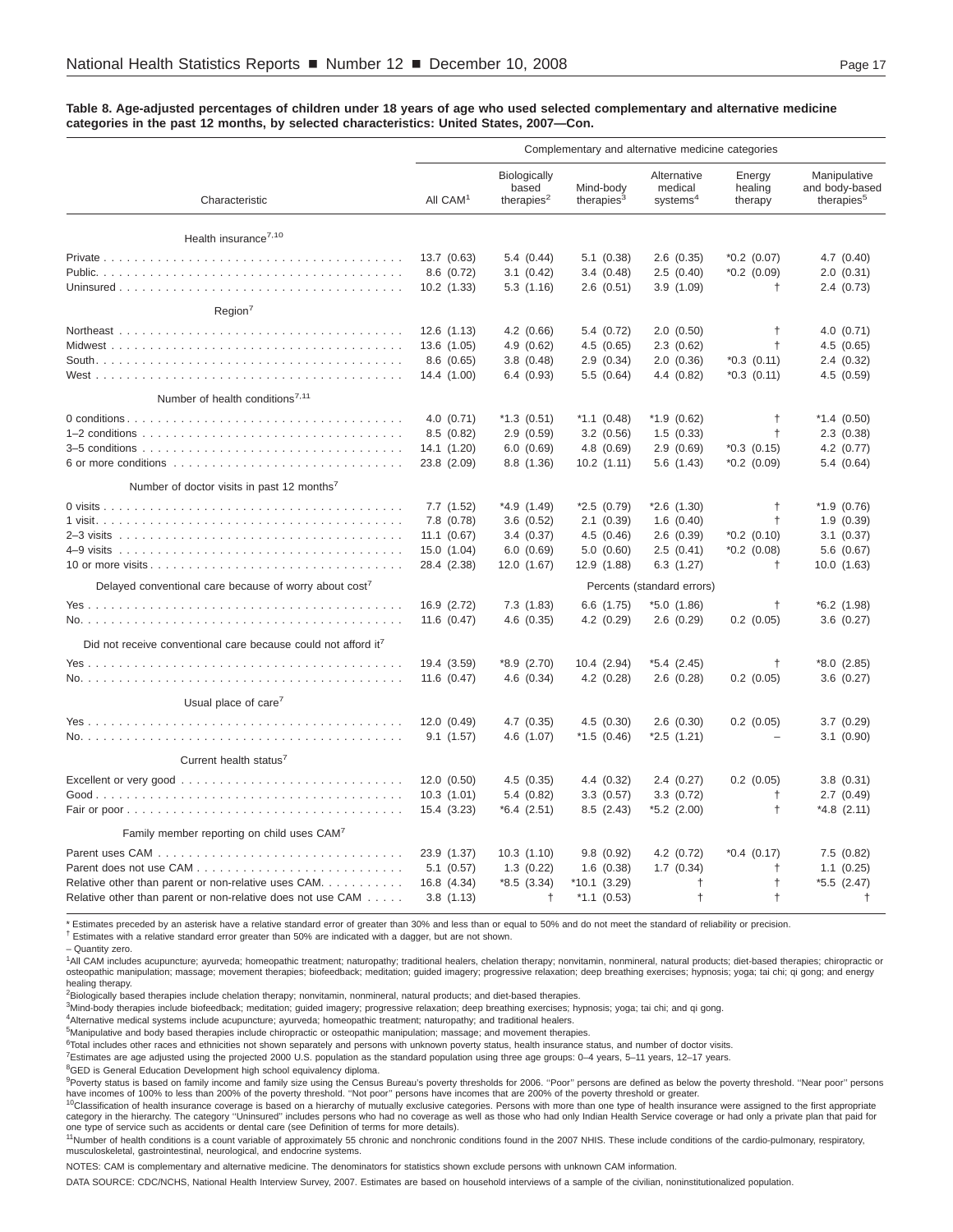## <span id="page-17-0"></span>**Technical Notes**

### **Sample design**

The National Health Interview Survey (NHIS) is a cross-sectional household interview survey of the U.S. civilian noninstitutionalized population. Data are collected continuously throughout the year in all 50 states and the District of Columbia. The NHIS uses a multistage, clustered sample design to produce national estimates for a variety of health indicators. Information on basic health topics is collected for all household members, if necessary by proxy from one adult family member. Additional information is collected for one randomly selected adult and one randomly selected child in each family. Self-response is required for the Sample Adult questionnaire except in rare cases where sample adults are physically or mentally incapable of responding for themselves. Interviews are conducted in the home using a computer-assisted personal interview (CAPI), with telephone interviewing permitted for follow-up, if necessary.

Starting in 2006, the sample design included Asian persons in the oversampling of minority populations in the NHIS; previously, only households with black and Hispanic persons were oversampled. The sample adult selection process was also revised in 2006 so that when elderly black, Hispanic, or Asian persons aged 65 years or older were present, they had an increased chance of being selected as the sample adult.

### **Response rates**

In 2007, NHIS interviews were completed in 29,266 households, which yielded 75,764 persons in 29,915 families; the household response rate was 87.1%. The Sample Adult questionnaire was completed by 23,393 persons aged 18 years and over, and the Sample Child questionnaire was completed for 9,417 children. The final response rates (which takes into account household and family nonresponse) for the 2007 sample adult and sample child files were 67.8% and 76.5%, respectively. Procedures used in

calculating response rates are described in detail in Appendix I of the Survey Description Document of the NHIS data files (16).

### **Item nonresponse**

In 2007, item nonresponse for each of the sociodemographic indicators shown in this report was about 3% or less, with the exception of poverty status, which is based on detailed family income as ascertained in the family component of the questionnaire. Item nonresponse for the poverty indicator was 18%. Item nonresponse for the health behavior, health care, conditions, and other health related items was about 5.5% or less. For the 2007 complementary and alternative medicine items, nonresponse ranged from 0.0% to 8.1%, with nonresponse for most items being 3.0% or less. For the 2002 complementary and alternative medicine items, nonresponse ranged from 1.7% to 3.2%. The denominators for statistics shown in the tables exclude persons with unknown complementary and alternative medicine information for a given table. The denominators for statistics shown in [Tables](#page-13-0) 7 and [8](#page-15-0) exclude persons with unknown sociodemographic characteristics, health behavior items, and hospitalization during the past year and are not shown separately, but counts for these persons are included in the total. Among the 23,393 interviewed sample adult respondents in the 2007 NHIS, 610 adults were missing data for all the complementary and alternative medicine items. Among the 9,417 sample children in the 2007 NHIS, 108 children were missing data for all the complementary and alternative medicine items.

### **Age adjustment**

Data shown in this report were age adjusted using the projected 2000 U.S. population provided by the U.S. Census Bureau as the standard population (18,19). Age adjustment was used to allow comparison among various population subgroups that have different age distributions. This is particularly important for demographic

characteristics such as race and ethnicity, education, and marital status. It is also helpful for other characteristics. The following age groups were used for age adjustment: 0–4 years, 5–11 years, 12–17 years, 18–24 years, 25–44 years, 45–64 years, and 65 years and over (Table II). Estimates for education and health insurance coverage are restricted to certain age groups and are, therefore, adjusted accordingly.

Estimates were calculated using software for statistical analysis of correlated data (SUDAAN) (17). The SUDAAN procedure PROC DESCRIPT was used to produce age-adjusted percents and their standard errors.

### **Tests of significance**

Statistical tests performed to assess significance of differences in the estimates were two-tailed with no adjustments for multiple comparisons. The test statistic used to determine statistical significance of differences between two percentages was

$$
Z = \frac{|X_a - X_b|}{\sqrt{S_a^2 + S_b^2}}
$$

where  $X_a$  and  $X_b$  are the two percentages being compared, and  $S_a$  and  $S<sub>b</sub>$  are the standard errors of those percentages. The critical value used for two-sided tests at the 0.05 level of significance was 1.96.

### **Relative standard error**

Estimates with a relative standard error of more than 30% but less than or equal to 50% are identified with an asterisk. Estimates with a relative standard error of greater than 50% are indicated with a dagger (†) and are not shown. The relative standard errors are calculated as follows:

Relative standard error (as a  $percentage) = (SE/Est) 100,$ 

where SE is the standard error of the estimate, and Est is the estimate.

### **Definitions of terms**

### **Demographic terms**

*Age*—The age recorded for each person is the age at his or her last birthday.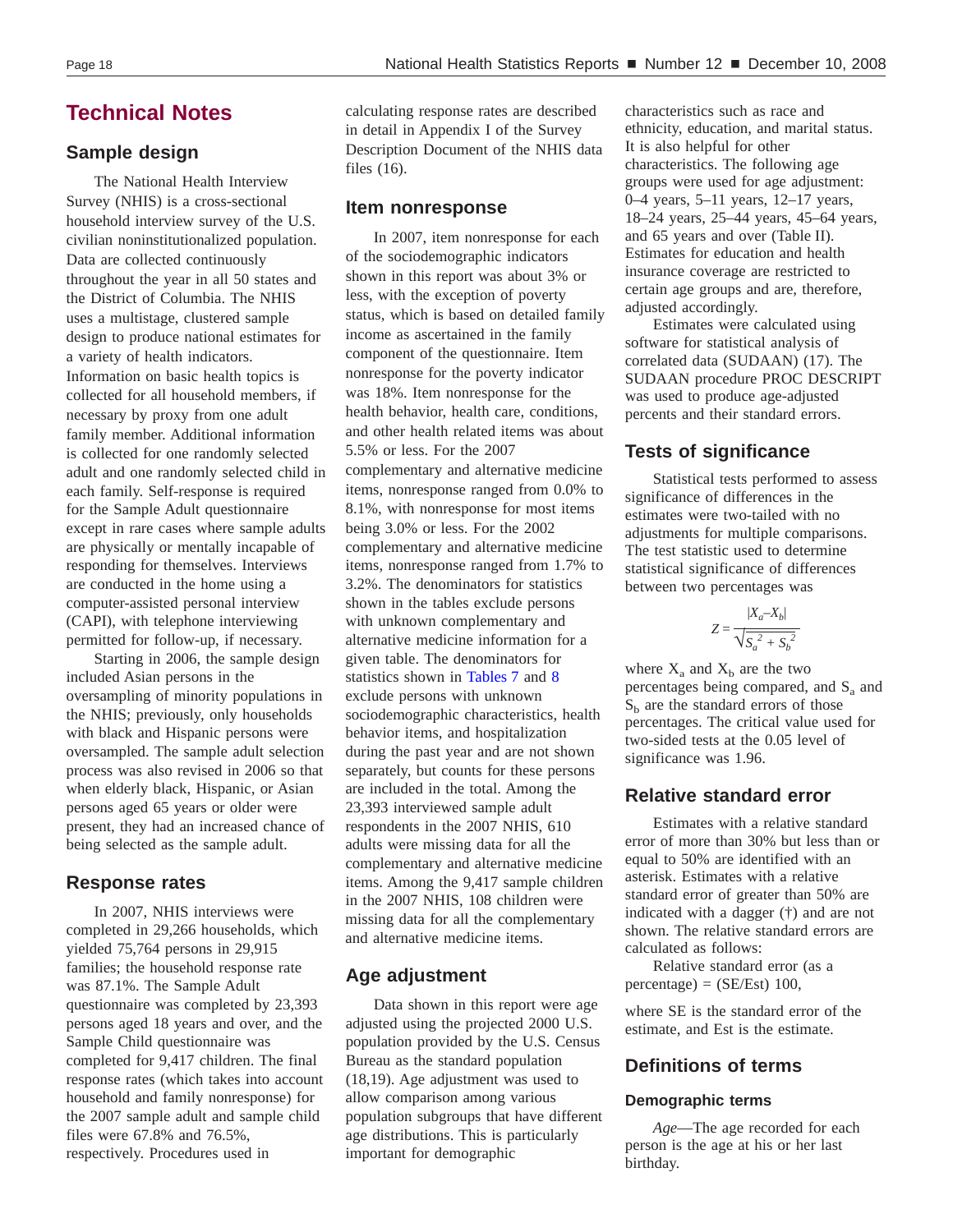*Education*—The categories of education are based on the years of school completed or highest degree obtained. Only years completed in a school that advances a person toward an elementary or high school diploma, General Educational Development high school equivalency diploma (GED), college, university, or professional degree are included. Education in other schools or home schooling is counted only if the credits are accepted in a regular school system.

*Health insurance coverage*—NHIS respondents were asked about their health insurance coverage at the time of the interview. Respondents reported whether they were covered by private insurance (obtained through the employer or workplace, purchased directly, or through a local or community program), Medicare, Medigap, (supplemental Medicare coverage), Medicaid, State Children's Health Insurance Program (SCHIP), Indian Health Service (IHS), military coverage (including VA, TRICARE, or CHAMP-VA), a state-sponsored health plan, another government program, or any single service plans. This information was used to form a health insurance hierarchy that consisted of three mutually exclusive categories. Persons with more than one type of health insurance were assigned to the first appropriate category in the following hierarchy: private coverage, public coverage (includes persons with Medicare, Medigap, Medicaid, SCHIP, military coverage, a state-sponsored health plan, or another government program), and uninsured (also includes persons who are only covered by IHS or only have single service plans).

*Hispanic or Latino origin*— Hispanic or Latino origin includes persons of Mexican, Puerto Rican, Cuban, Central and South American, or Spanish origins. Persons of Hispanic or Latino origin may be of any race.

*Marital status*—Respondents were asked to choose a marital status category most appropriate for their marital situation. In some cases, persons reporting their marital status as ''married'' may have been living in common-law marital unions.

Alternatively, these individuals could have identified their marital status as ''living with partner.'' Adults who were living with a partner were considered to be members of the same family (as if married) and are categorized as ''cohabiting.'' The distinction between ''married'' and ''living with partner'' was made by the respondent.

*Poverty status*—Poverty status is based on family income and family size using the U.S. Census Bureau's poverty thresholds. ''Poor'' persons are defined as those with family incomes below the poverty threshold. ''Near poor'' persons have family incomes of 100% to less than 200% of the poverty threshold, and "not poor" persons have family incomes that are 200% of the poverty threshold or greater.

*Race*—The 1997 Office of Management and Budget (OMB) federal guidelines (46) for reporting race require that persons of ''single race'' be distinguished from persons of ''multiple race.'' ''Single race'' refers to persons who indicated only a single race group. Estimates for the smaller subcategories of single race persons and multiple race combinations can only be reported to the extent that the estimates meet the requirements for confidentiality and statistical reliability. In this report, five categories are shown for single race individuals (white, black or African American, American Indian or Alaska Native, Asian, and Native Hawaiian or Other Pacific Islander). Other subcategories of single race persons and multiple race persons are not shown due to statistical unreliability as measured by the relative standard errors of the estimates. In this report, persons of a given race may be either Hispanic or non-Hispanic.

The text in this report uses shorter versions of the new OMB race terms for conciseness and the tables use the complete terms. For example, the category ''black or African American, single race'' in the tables are referred to as ''black'' in the text.

*Region*—In the geographic classification of the U.S. population, states are grouped into four regions used by the U.S. Census Bureau:

|         | Northeast Maine, Vermont, New<br>Hampshire, Massachusetts,<br>Connecticut, Rhode Island,<br>New York, New Jersey, and<br>Pennsylvania;                                                                                            |
|---------|-----------------------------------------------------------------------------------------------------------------------------------------------------------------------------------------------------------------------------------|
| Midwest | Ohio, Illinois, Indiana,<br>Michigan, Wisconsin,<br>Minnesota, Iowa, Missouri,<br>North Dakota, South Dakota,<br>Kansas, and Nebraska;                                                                                            |
| South   | Delaware, Maryland, District<br>of Columbia, West Virginia,<br>Virginia, Kentucky,<br>Tennessee, North Carolina,<br>South Carolina, Georgia,<br>Florida, Alabama,<br>Mississippi, Louisiana,<br>Oklahoma, Arkansas, and<br>Texas: |
| West    | Washington, Oregon,<br>California, Nevada, New<br>$M_{\text{eff}}$ $\sim$ $M_{\text{eff}}$ $\sim$ $M_{\text{eff}}$                                                                                                                |

*Region States included*

Mexico, Arizona, Idaho, Utah, Colorado, Montana, Wyoming, Alaska, and Hawaii.

### **Health behavior terms**

#### **Lifetime alcohol drinking status**

*Lifetime abstainer*—Adults who had fewer than 12 drinks in their entire lifetime.

*Former drinker*—Adults who had 12 drinks or more in their lifetime, but had no drinks in the past year.

*Current infrequent or light drinker*—Adults who had at least 12 drinks in their lifetime and 1–11 drinks in the past year (infrequent) or 3 drinks or fewer per week, on average (light).

*Current moderate or heavier drinker*—Adults who had at least 12 drinks in their lifetime and more than 3 drinks per week up to 14 drinks per week (on average) for men and more than 3 drinks per week up to 7 drinks per week (on average) for women were moderate drinkers. Adults who had at least 12 drinks in their lifetime and more than 14 drinks per week (on average) for men and more than 7 drinks per week (on average) for women were heavier drinkers.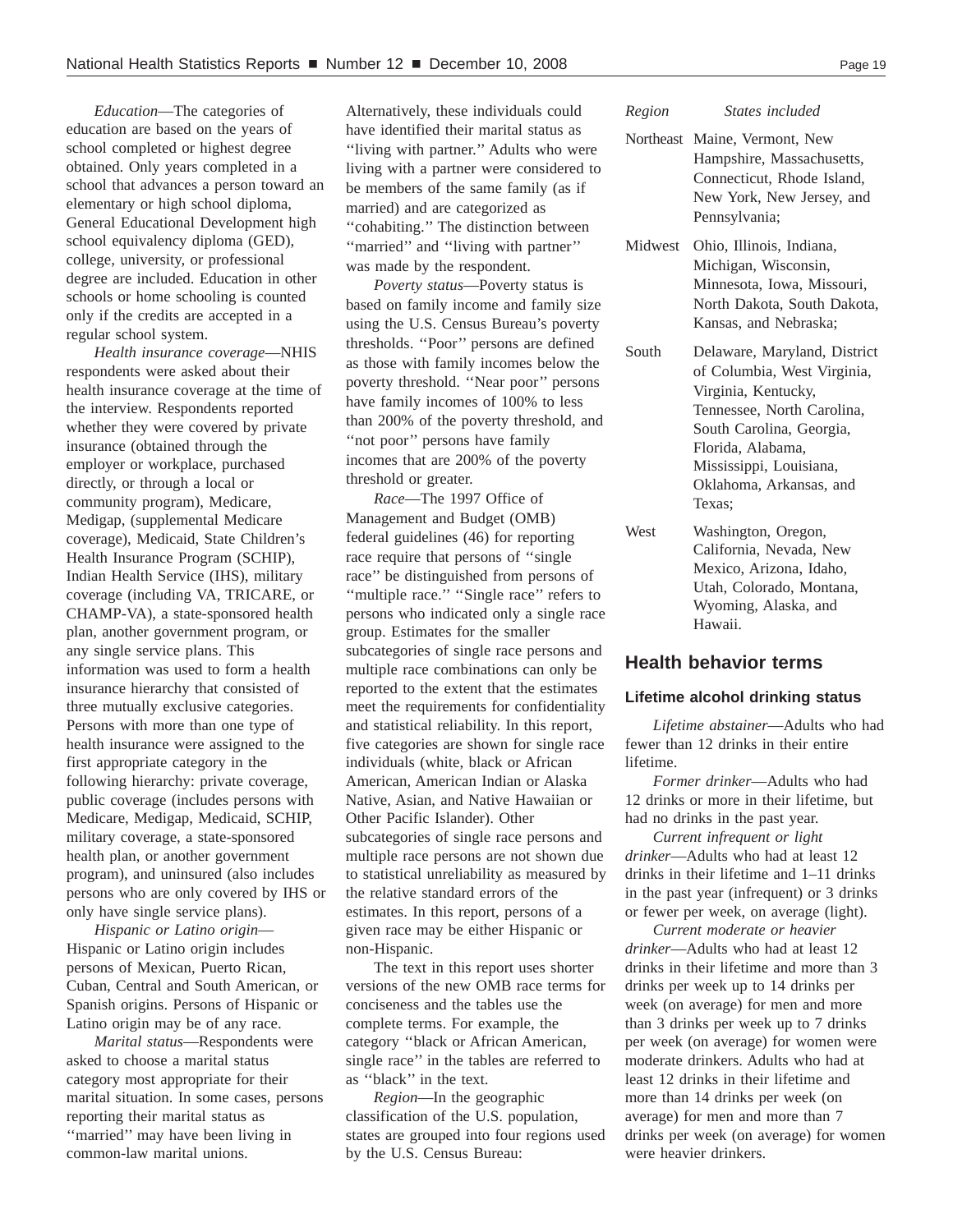*Body weight status*—Body weight status is based on body mass index (BMI), which is calculated from self-reported height and weight. BMI is calculated as weight divided by height $^2$ using metric units (i.e., kilograms/  $meters<sup>2</sup>$ ).

> *Underweight*—Adults with a BMI of less than 18.5.

*Healthy weight*—Adults with a BMI of at least 18.5, but less than 25.

*Overweight but not obese*—Adults with a BMI of at least 25, but less than 30.

*Obese*—Adults with a BMI of 30 or more.

### **Leisure-time physical activity**

*Inactive*—Did not engage in any sessions of light or moderate (causes light sweating or a slight to moderate increase in breathing or heart rate) or vigorous (causes heavy sweating or a large increase in breathing or heart rate) leisure-time physical activity of at least 10 minutes duration or were unable to perform leisure-time physical activity.

*Some activity but less than regular*—Engaging in light or moderate leisure-time physical activities that cause light sweating or a slight to moderate increase in breathing or heart rate and last 10–29 minutes each time or are done less than five times per week, or engaging in vigorous leisure-time physical activities that cause heavy sweating or large increases in breathing or heart rate and are done 10–19 minutes each time and/or less than three times per week.

*Regular activity*—Engaging in light or moderate leisure-time physical activities that cause light sweating or a slight to moderate increase in breathing or heart rate and occur five or more times per week for at least 30 minutes each time, and/or engaging in vigorous leisure-time physical activities that cause heavy sweating or large increases in breathing or heart rate and occur three or more times per week for at least 20 minutes each time.

#### **Lifetime cigarette smoking status**

*Current*—Adults who have smoked at least 100 cigarettes in their lifetime

and currently smoke cigarettes every day or some days.

*Former*—Adults who have smoked at least 100 cigarettes in their lifetime but currently do not smoke at all.

*Never*—Adults who never smoked a cigarette or who smoked fewer than 100 cigarettes in their entire lifetime.

### **Health care utilization terms**

*Usual place for health care*—Usual place of health care was based on a question that asked whether respondents had a place that they usually went to when they were sick or needed advice about their health. These places include a walk-in clinic, doctor's office, clinic, health center, health maintenance organization, hospital emergency room or outpatient clinic, or a military or VA health care facility.

*Conditions*—Condition is a general term that includes any specific illness (physical or mental) or injury. All data in the 2007 Sample Adult component are self-reported, and most questions ask whether a condition was diagnosed by a doctor or a health professional. The reference periods for the conditions vary. There are four basic reference periods: ever, past 12 months, past 30 days, and currently.

*Number of visits to a doctor in the past 12 months*—This is the number of visits to a doctor's office, clinic, or other place that the respondent has made in the past 12 months regarding his or her own personal health. Overnight hospital stays, hospital emergency room visits, home visits and telephone calls are excluded.

*Overnight hospital stay*—An overnight hospital stay is a measure of the number of times a person was hospitalized in the previous 12 months. Visits to a hospital emergency room that did not result in admission to the hospital are not included. Overnight hospital stays for the birth of a child are counted for both the mother and the child.

### **Terms related to complementary and alternative medicine**

*Acupuncture*—Acupuncture describes a family of procedures involving stimulation of anatomical points on the body by a variety of techniques. American practices of acupuncture incorporate medical traditions from China, Japan, Korea, and other countries. The acupuncture technique that has been most studied scientifically involves penetrating the skin with thin, solid, metallic needles that are manipulated by the hands or by electrical stimulation.

*Alexander technique*—Alexander technique is a movement therapy that uses guidance and education on ways to improve posture and movement. The intent is to teach a person how to use muscles more efficiently in order to improve the overall functioning of the body. Examples of the Alexander technique as CAM are using it to treat low-back pain and the symptoms of Parkinson's disease.

*Alternative provider or practitioner*—Someone who is knowledgeable about a specific alternative health practice. This person provides care or gives advice about its use, and usually receives payment for his or her services.

For some practices, the provider may have received formalized training and has been certified by a licensing board or related professional association. For example, a practitioner of biofeedback (biofeedback therapist) usually has received training in psychology and physiology and may be certified by the Biofeedback Certification Institute of America.

*Atkins diet*—This diet emphasizes a drastic reduction in the daily intake of carbohydrates (40 grams or less), countered by an increase in protein and fat.

*Ayurveda*—Ayurveda is a system of medicine that originated in India several thousand years ago. In the United States, Ayurveda is considered a type of CAM and a whole medical system. As with other such systems, it is based on theories of health and illness and on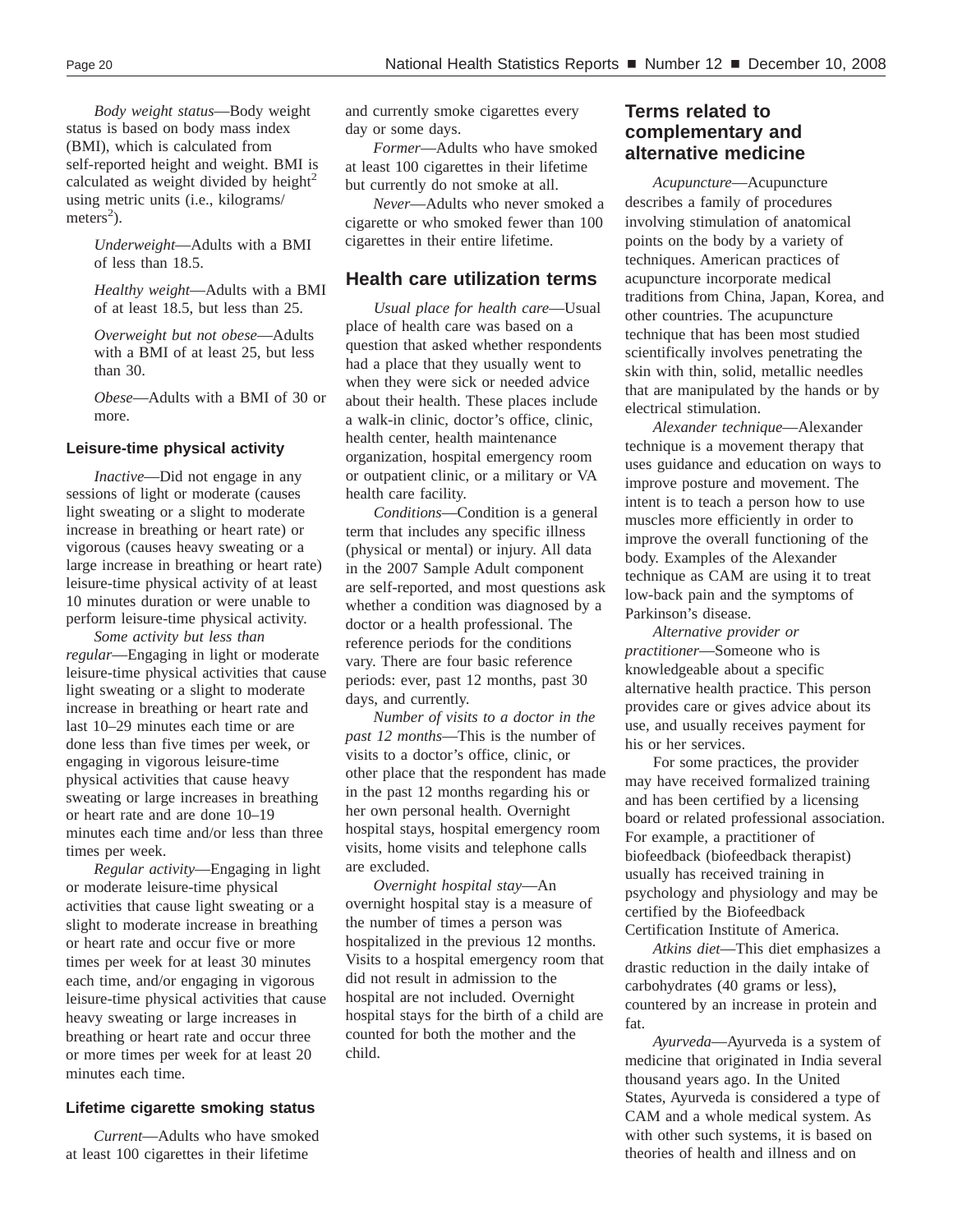ways to prevent, manage, or treat health problems. Ayurveda aims to integrate and balance the body, mind, and spirit (thus, some view it as ''holistic''). This balance is believed to lead to contentment and health and to help prevent illness. However, Ayurveda also proposes treatments for specific health problems, whether they are physical or mental. A chief aim of Ayurvedic practices is to cleanse the body of substances that can cause disease, and this is believed to help reestablish harmony and balance.

*Biofeedback*—Biofeedback uses simple electronic devices to teach clients how to consciously regulate bodily functions, such as breathing, heart rate, and blood pressure, in order to improve overall health. Biofeedback is used to reduce stress, eliminate headaches, recondition injured muscles, control asthmatic attacks, and relieve pain.

*Botanica*—A Botanica is a traditional healer who supplies healing products, sometimes associated with spiritual interventions.

*Chelation therapy*—Chelation therapy is a chemical process in which a substance is used to bind molecules, such as metals or minerals, and hold them tightly so that they can be removed from a system, such as the body. In medicine, chelation has been scientifically proven to rid the body of excess or toxic metals. For example, a person who has lead poisoning may be given chelation therapy in order to bind and remove excess lead from the body before it can cause damage.

*Chiropractic care*—This care involves the adjustment of the spine and joints to influence the body's nervous system and natural defense mechanisms to alleviate pain and improve general health. It is primarily used to treat back problems, headaches, nerve inflammation, muscle spasms, and other injuries and traumas.

*Chiropractic manipulation*— Chiropractic manipulation is a form of health care that focuses on the relationship between the body's structure, primarily of the spine, and function. Doctors of chiropractic, who are also called chiropractors or chiropractic physicians, use a type of

hands-on therapy called manipulation (or adjustment) as their core clinical procedure.

Complementary and alternative medicine (CAM)—Refers to therapies not usually taught in U.S. medical schools or generally available in U.S. hospitals. They include a broad range of practices and beliefs such as acupuncture, chiropractic care, relaxation techniques, massage therapy, and herbal remedies. They are defined by the National Center for Complementary and Alternative Medicine as a group of diverse medical and health care systems, practices, and products that are not presently considered to be part of conventional medicine.

*Curandero*—A Curandero is a type of traditional folk healer. Originally found in Latin America, Curanderos specialize in treating illness through the use of supernatural forces, herbal remedies, and other natural medicines.

*Deep breathing*—Deep breathing involves slow and deep inhalation through the nose, usually to a count of 10, followed by slow and complete exhalation for a similar count. The process may be repeated 5 to 10 times, several times a day.

*Energy healing therapy*—Energy healing therapy involves the channeling of healing energy through the hands of a practitioner into the client's body to restore a normal energy balance and, therefore, health. Energy healing therapy has been used to treat a wide variety of ailments and health problems, and is often used in conjunction with other alternative and conventional medical treatments.

*Espiritista*—An Espiritista is a traditional healer who assesses a patient's condition and recommends herbs or religious amulets in order to improve physical or mental health or to help overcome a personal problem.

*Feldenkreis*—Feldenkreis is a movement therapy that uses a method of education in physical coordination and movement. Practitioners use verbal guidance and light touch to teach the method through one-on-one lessons and group classes. The intent is to help the person become more aware of how the

body moves through space and to improve physical functioning.

*Guided imagery*—Guided imagery involves a series of relaxation techniques followed by the visualization of detailed images, usually calm and peaceful in nature. If used for treatment, the individual will visualize their body free of the specific problem or condition. Sessions are typically 20–30 minutes in length, and may be practiced several times a week.

*Hierbero*—A Hierbero or Yerbera is a traditional healer or practitioner with knowledge of the medicinal qualities of plants.

*Homeopathy*—Homeopathy is a system of medical practices based on the theory that any substance that can produce symptoms of disease or illness in a healthy person can cure those symptoms in a sick person. For example, someone suffering from insomnia may be given a homeopathic dose of coffee. Administered in diluted form, homeopathic remedies are derived from many natural sources—including plants, metals, and minerals.

*Hypnosis*—Hypnosis is an altered state of consciousness characterized by increased responsiveness to suggestion. The hypnotic state is attained by first relaxing the body, then shifting attention toward a narrow range of objects or ideas as suggested by the hypnotist or hypnotherapist. The procedure is used to effect positive changes and to treat numerous health conditions including ulcers, chronic pain, respiratory ailments, stress, and headaches.

*Macrobiotic diet*—A macrobiotic diet is low in fat, emphasizes whole grains and vegetables, and restricts the intake of fluids. Of particular importance is the consumption of fresh, nonprocessed foods.

*Massage*—Massage therapists manipulate muscle and connective tissue to enhance function of those tissues and promote relaxation and well-being.

*Meditation*—Meditation refers to a group of techniques, most of which started in Eastern religious or spiritual traditions. In meditation, a person learns to focus his attention and suspend the stream of thoughts that normally occupy the mind. This practice is believed to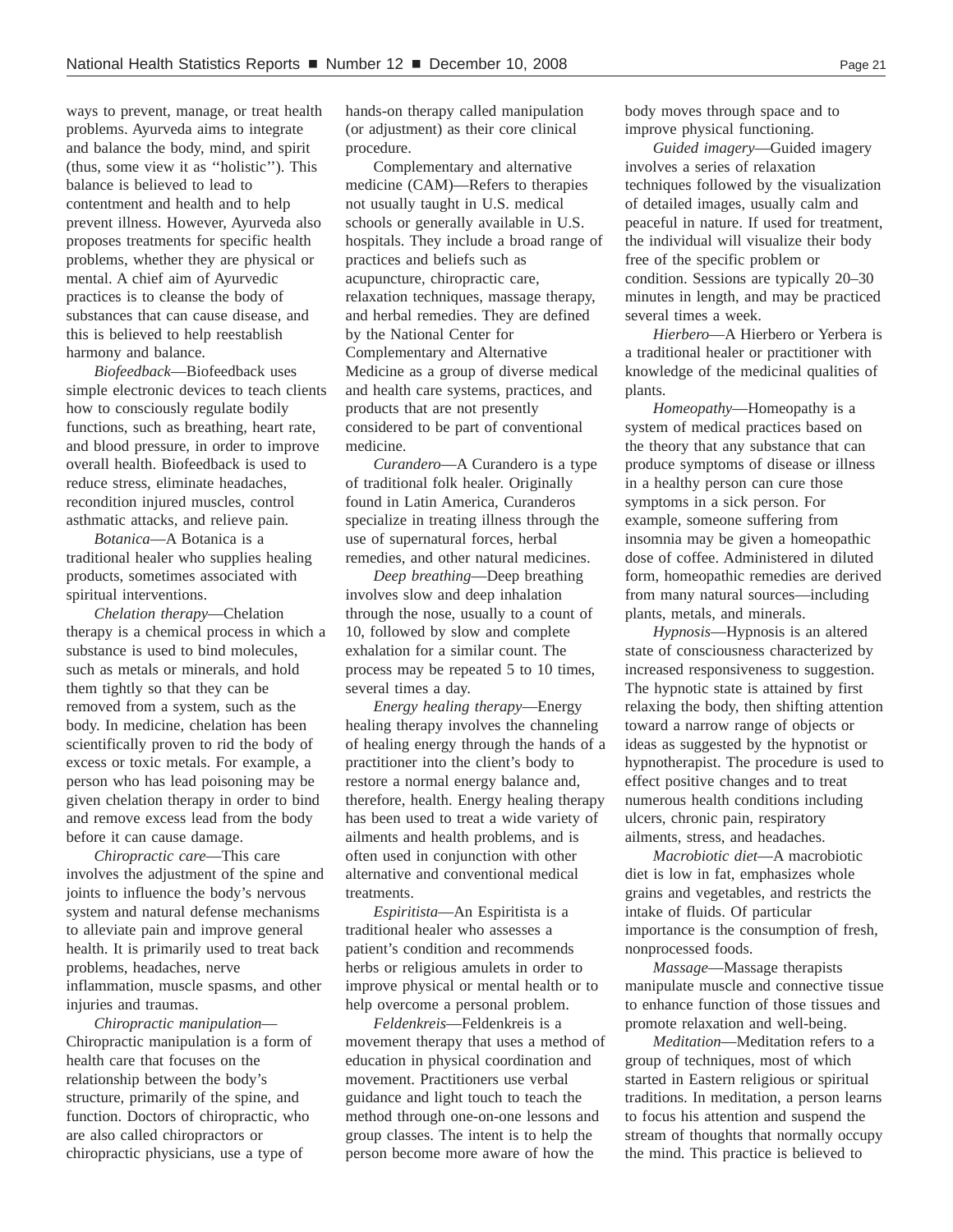result in a state of greater physical relaxation, mental calmness, and psychological balance. Practicing meditation can change how a person relates to the flow of emotions and thoughts in the mind.

*Native American Healer or Medicine Man*—A Native American Healer or Medicine Man is a traditional healer who uses information from the ''spirit world'' in order to benefit the community. People see Native American healers for a variety of reasons, especially to find relief or a cure from illness or to find spiritual guidance.

*Naturopathy*—Naturopathy is an alternative medical system. Naturopathic medicine proposes that there is a healing power in the body that establishes, maintains, and restores health. Practitioners work with the patient with a goal of supporting this power through treatments such as nutrition and lifestyle counseling, dietary supplements, medicinal plants, exercise, homeopathy, and treatments from traditional Chinese medicine.

*Nonvitamin, nonmineral, natural products*—Nonvitamin, nonmineral, natural products are taken by mouth and contain a dietary ingredient intended to supplement the diet other than vitamins and minerals. Examples include herbs or herbal medicine (as single herbs or mixtures), other botanical products such as soy or flax products, and dietary substances such as enzymes and glandulars. Among the most popular are echinacea, ginkgo biloba, ginseng, feverfew, garlic, kava kava, and saw palmetto. Garlic, for example, has been used to treat fevers, sore throats, digestive ailments, hardening of the arteries, and other health problems and conditions.

*Ornish diet*—The Ornish diet is a high fiber, low-fat, vegetarian diet that promotes weight loss and health by controlling what one eats, not by restricting the intake of calories. Fruits, beans, grains, and vegetables can be eaten at all meals, while nonfat dairy products such as skim milk, nonfat cheeses, and egg whites are to be consumed in moderation. Products such as oils, avocados, nuts and seeds, and meats of all kinds are avoided.

*Osteopathic manipulation*— Osteopathic manipulation is a full-body system of hands-on techniques to alleviate pain, restore function, and promote health and well-being.

*Pilates*—Pilates is a movement therapy that uses a method of physical exercise to strengthen and build control of muscles, especially those used for posture. Awareness of breathing and precise control of movements are integral components of Pilates. Special equipment, if available, is often used.

*Pritikin diet*—While meat is allowed, the Pritikin diet (or Pritikin Principle) is low-fat and emphasizes the consumption of foods with a large volume of fiber and water, including many vegetables, fruits, beans, and natural, unprocessed grains.

*Progressive relaxation*—Progressive relaxation is used to relieve tension and stress by systematically tensing and relaxing successive muscle groups.

*Qi gong*—Qi gong is an ancient Chinese discipline combining the use of gentle physical movements, mental focus, and deep breathing directed toward specific parts of the body. Performed in repetitions, the exercises are normally performed two or more times a week for 30 minutes at a time.

*Reiki*—Reiki is an energy medicine practice that originated in Japan. In Reiki, the practitioner places his hands on or near the person receiving treatment, with the intent to transmit ki, believed to be life-force energy.

*Shaman*—A Shaman is a traditional healer who is said to act as a medium between the invisible spiritual world and the physical world. Most gain knowledge through contact with the spiritual world and use the information to perform tasks such as divination, influencing natural events, and healing the sick or injured.

*Sobador*—A Sobador is a traditional healer who uses massage and rub techniques in order to treat patients.

*South Beach diet*—South Beach diet distinguishes between ''good'' and ''bad'' carbohydrates and fats. ''Good'' carbohydrates are those that are digested relatively slowly, and ''bad'' fats include saturated and trans fats. Although the program does not require one to count

calories or limit portions, dieters are encouraged to eat whole grain foods and an abundant amount of vegetables.

*Tai chi*—Tai chi is a mind-body practice that originated in China as a martial art. A person doing tai chi moves his body slowly and gently, while breathing deeply and meditating (tai chi is sometimes called ''moving meditation''). Many practitioners believe that tai chi helps the flow throughout the body of a proposed vital energy called ''qi.'' A person practicing tai chi moves her body in a slow, relaxed, and graceful series of movements. One can practice on one's own or in a group. The movements make up what are called forms (or routines).

*Traditional healer*—A Traditional healer is someone who employs any one of a number of ancient medical practices that are based on indigenous theories, beliefs, and experiences handed down from generation to generation. The methods employed by each type of Traditional healer have evolved to reflect the different philosophical backgrounds and cultural origins of the healer.

*Trager Psychophysical Integration* —Trager Psychophysical Integration is a movement therapy in which practitioners apply a series of gentle, rhythmic rocking movements to the joints. They also teach physical and mental self-care exercises to reinforce the proper movement of the body. The intent is to release physical tension and increase the body's range of motion. An example of Trager Psychophysical Integration as CAM is using it to treat chronic headaches.

*Vegetarian diets*—Vegetarian diets are those totally devoid of meat, red or white. There are, however, numerous variations on the nonmeat theme. For example, some vegetarian diets are restricted to plant products only, while others may include eggs and dairy products. Another variation limits consumption to raw fruit, sometimes supplemented with nuts and vegetables. Finally, a number of vegetarian diets prohibit alcohol, sugar, caffeine, or processed foods.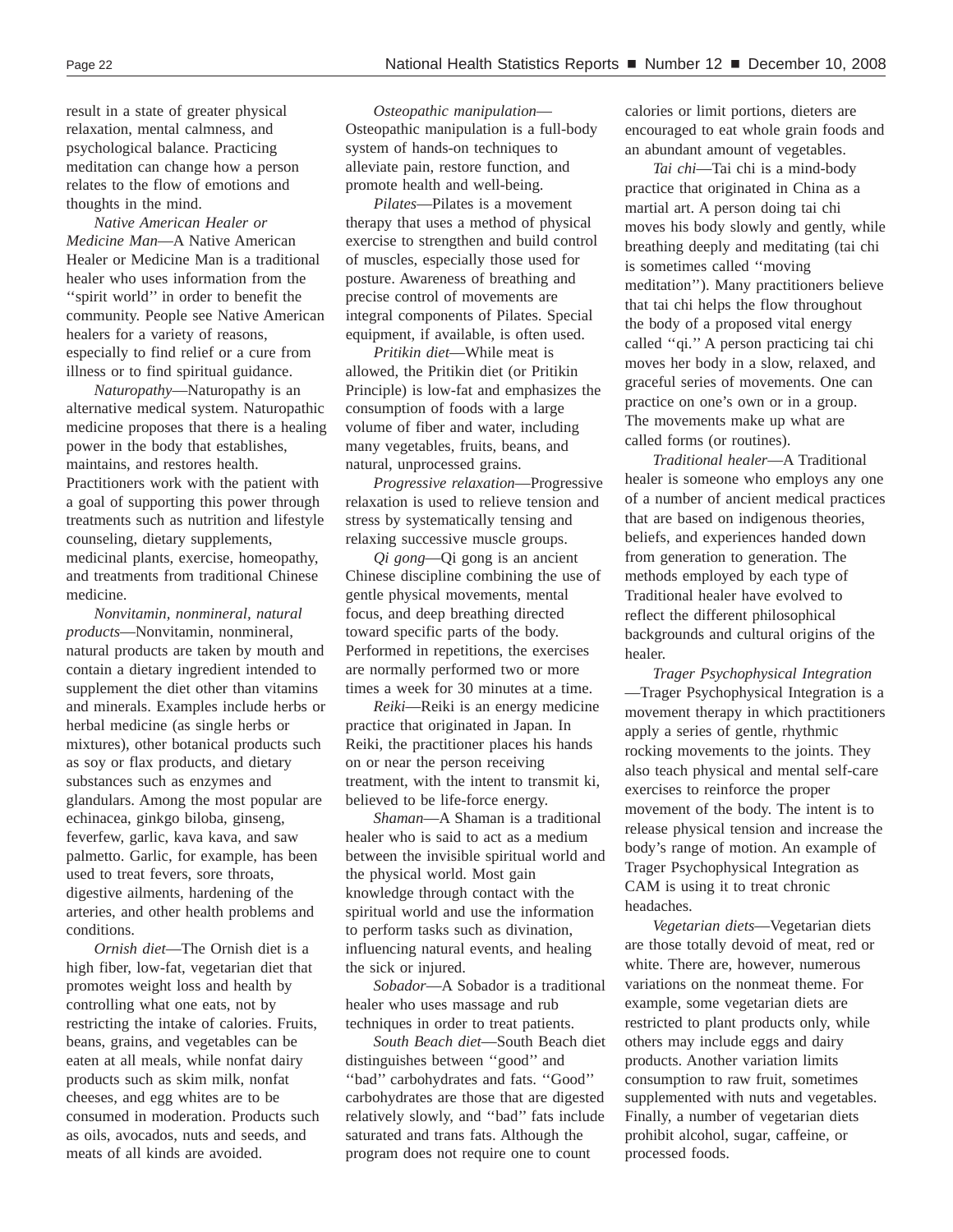*Yerbera*—A Yerbera or Hierbero is a practitioner with knowledge of the medicinal qualities of plants.

*Yoga*—Yoga combines breathing exercises, physical postures, and meditation to calm the nervous system and balance body, mind, and spirit. Usually performed in classes, sessions are conducted once a week or more and roughly last 45 minutes.

*Zone diet*—With the Zone diet, each meal consists of a small amount of low-fat protein, fats, and fiber-rich fruits and vegetables. The basic goal is to alter the body's metabolism by controlling the production of key hormones.

### **Complementary and alternative medicine questions**

The 2007 National Health Interview Survey Sample Adult and Sample Child questionnaires contained supplementary questions on complementary and alternative medicine (CAM). In documentation, each question in the Sample Adult questionnaire is preceded by its question number, beginning with ALT. ALT is the acronym for the CAM section of the Sample Adult questionnaire. Each question in the Sample Child questionnaire is preceded by its question number, beginning with CAL. CAL is the acronym for the CAM section of the Sample Child questionnaire. Due to the unusually large number of questions that were used to produce the data used in this report and the complexity of the question skip patterns, the CAM questions have not been included with this report. The CAM questions in the Sample Adult and Sample Child questionnaires and information about other components of the NHIS are available from: [http://www.cdc.gov/nchs/](http://www.cdc.gov/nchs/nhis.htm) nhis.htm.

The 2002 National Health Interview Survey Sample Adult questionnaire contained questions on CAM. In documentation, the CAM question numbers begin with ALT, as described above for the 2007 NHIS.